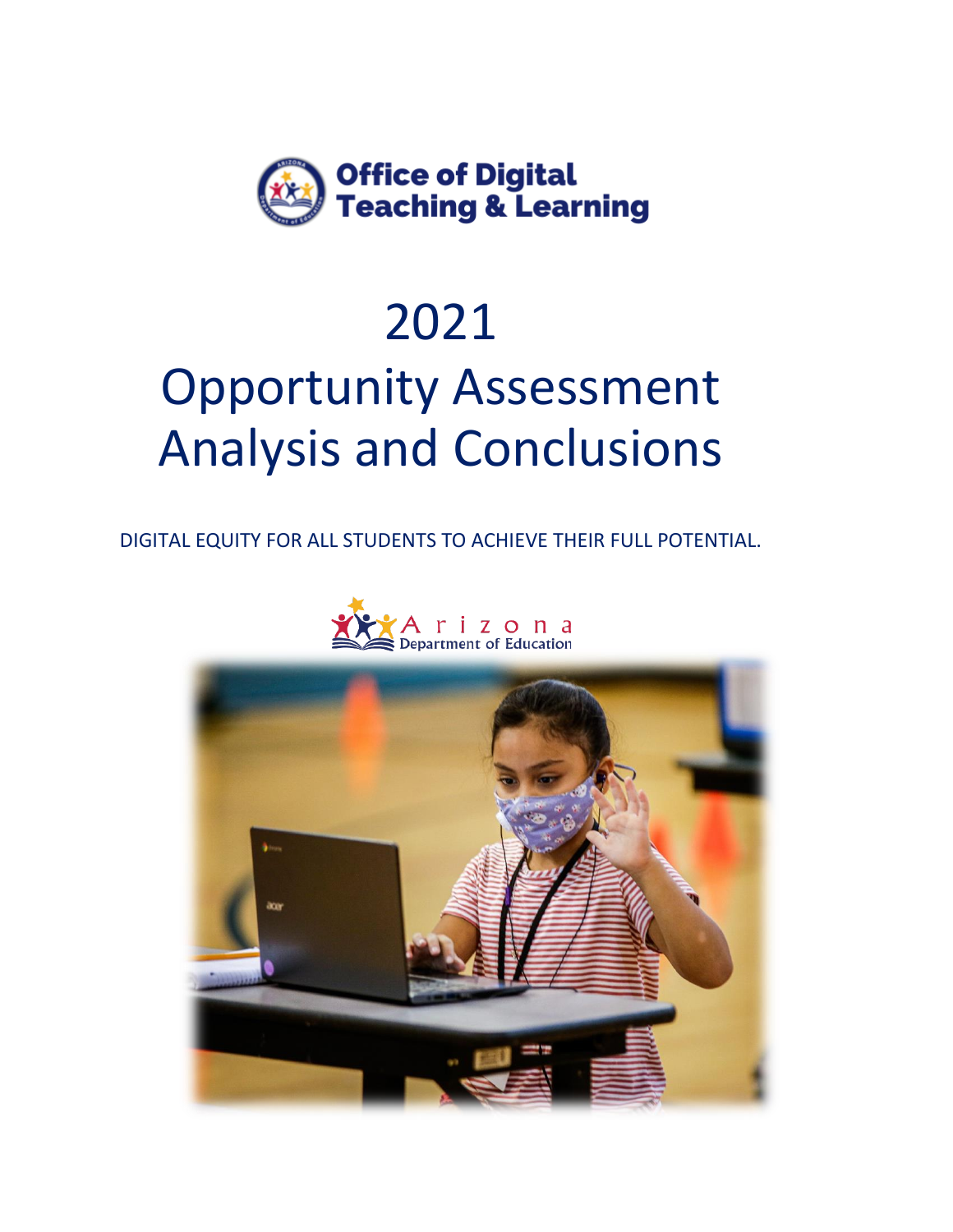

## TABLE OF CONTENTS

| $\mathsf{L}$ |  |
|--------------|--|
|              |  |
| Ш.           |  |
|              |  |
|              |  |
| III.         |  |
|              |  |
|              |  |
|              |  |
| IV.          |  |
|              |  |
|              |  |
| V.           |  |
|              |  |
| VI.          |  |
|              |  |
|              |  |
|              |  |
|              |  |
|              |  |
|              |  |
|              |  |
| IX.          |  |
| Χ.           |  |
| XI.          |  |
| XII.         |  |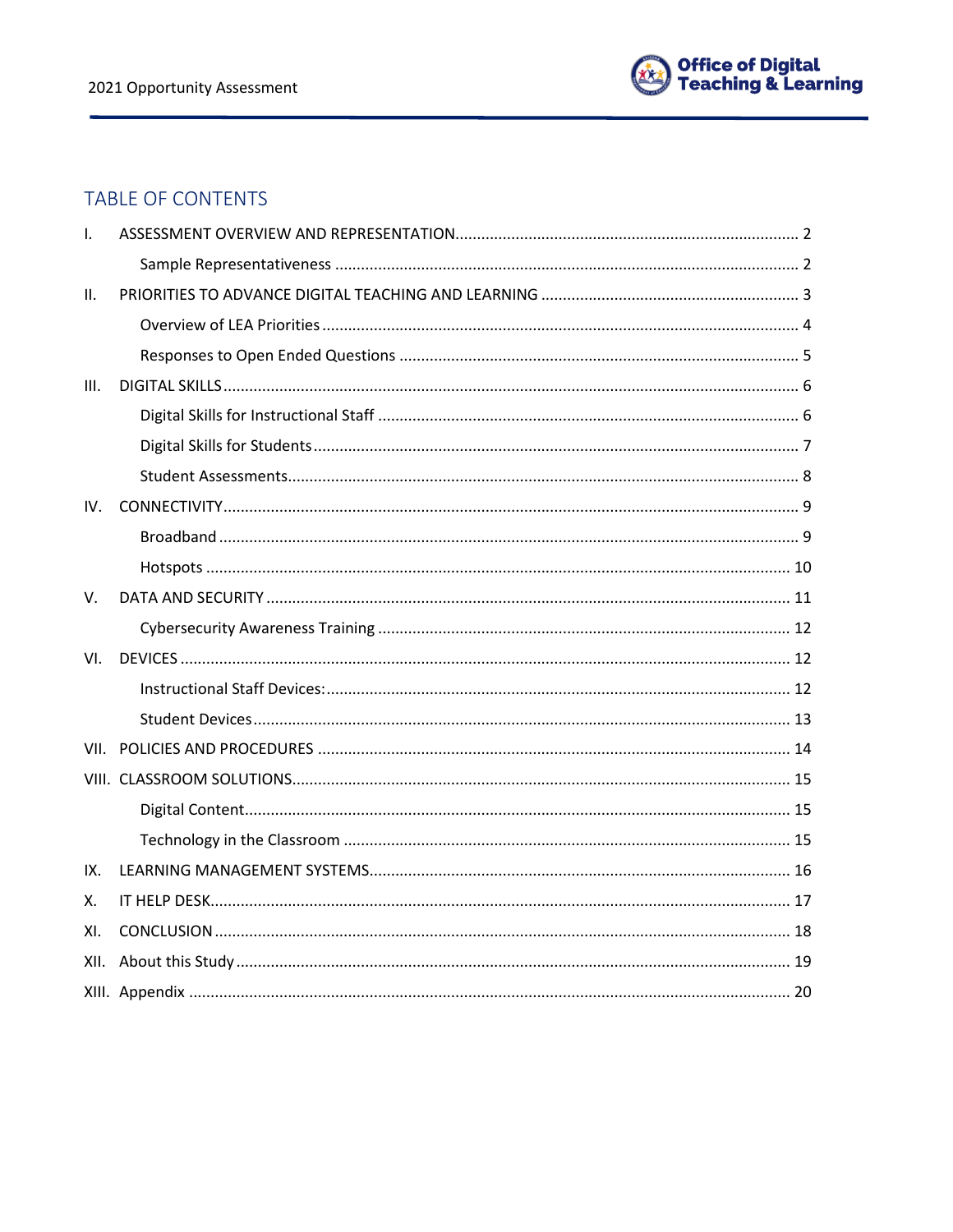

## <span id="page-2-0"></span>**I. ASSESSMENT OVERVIEW AND REPRESENTATION**

**128 Districts and Charter Systems from all AZ Counties participated in the 2021 Opportunity Assessment**

The 2021 Office of Digital Teaching and Learning (ODTL) Opportunity Assessment concluded with participation from 128 Local Education Agencies (LEAs). The aim of the assessment is to determine areas of greatest need for LEAs in addressing the digital divide that limits K-12 students in Arizona from access to digital learning both at home and in the classroom.

The assessment covered 13 subject areas with an average of 9 questions per subject area (see Appendix Section 1). The subject areas served specific areas of interest within the digital learning space ranging from direct goods such as provision of computers, services, and information-based outcomes such as policy production.

Per our respondent LEA's, the areas that present the greatest need for students in relation to digital teaching and learning are: 1) increasing student connectivity, 2) teacher training, and 3) technology support. These areas were identified by using answers to rankings of need provided by LEAs, along with responses to open-ended questions.

#### <span id="page-2-1"></span>Sample Representativeness

Given the large geographic size and diversity within the state of Arizona, we first looked at measures of geographic representation. Responses to the assessment represented all 15 counties within the state. Naturally, the number of responses were greater in population centers within the state as they have more LEAs; however, the response rate was consistent across counties.

The assessment instrument had two sections, the first addressing issues related to technology (access, support etc.) and the second on curriculum (availability of digital curriculum, skills development etc.). Overall, 79 LEAs completed both the technology and the curriculum portions of the assessment, giving a total sample size of 102 and 103 for the curriculum and technology portions respectively.

#### *Table 1:* Representation by County

To learn more on sample representativeness, see Appendix section 1.

| County     | #LEAs | <b>%Coverage</b> |
|------------|-------|------------------|
| Apache     | 5     | 19.2%            |
| Cochise    | 4     | 7.1%             |
| Coconino   | 8     | 18.2%            |
| Gila       | 3     | 11.5%            |
| Graham     | 3     | 11.5%            |
| Greenlee   | 1     | 10%              |
| La Paz     | 1     | 6.3%             |
| Maricopa   | 49    | 6.8%             |
| Mohave     | 10    | 20.8%            |
| Navaio     | 8     | 22.2%            |
| Pima       | 8     | 4.8%             |
| Pinal      | 9     | 12.2%            |
| Santa Cruz | 3     | 11.5%            |
| Yavapai    | 9     | 10.0%            |
| Yuma       | 7     | 19.4%            |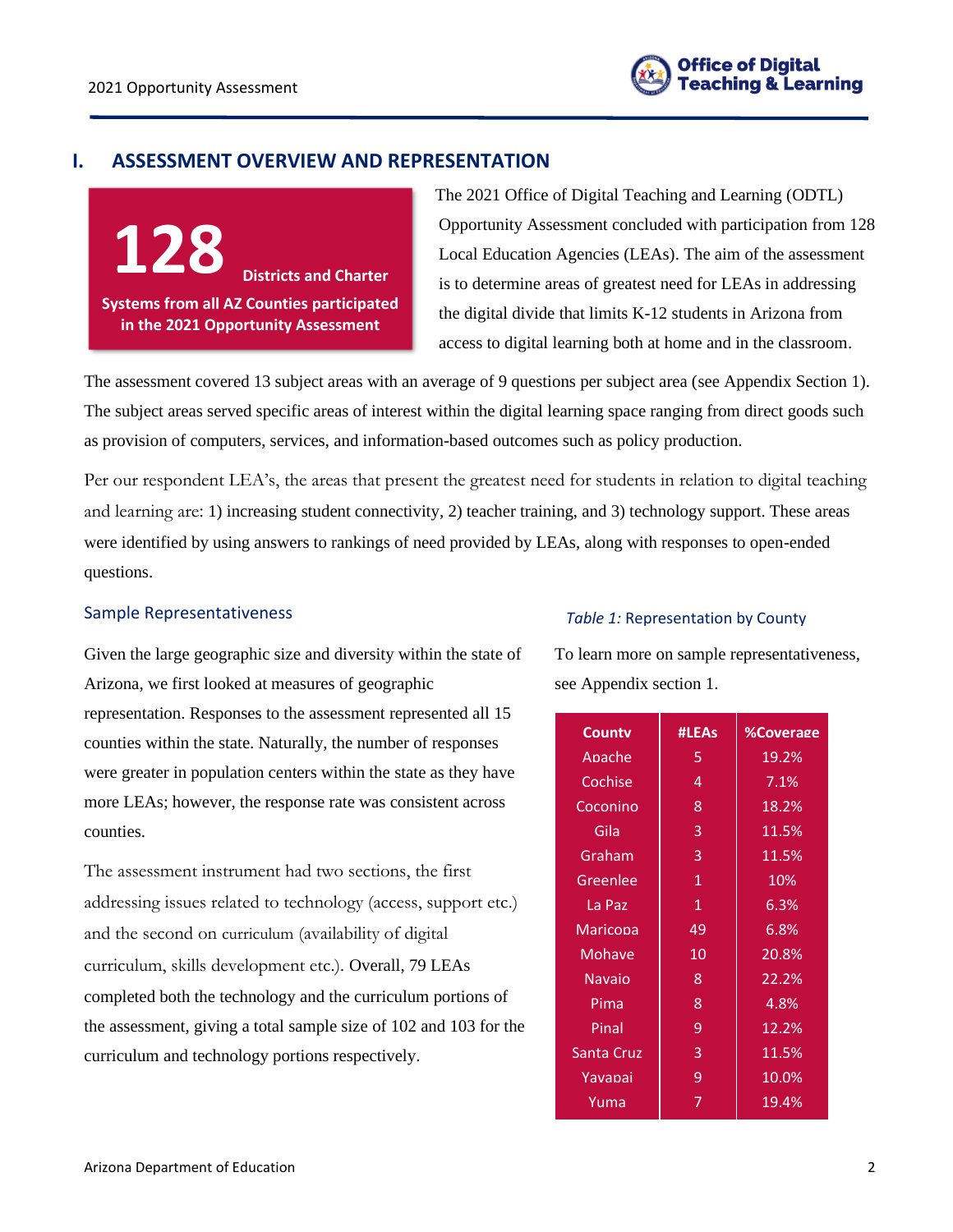

## <span id="page-3-0"></span>**II. PRIORITIES TO ADVANCE DIGITAL TEACHING AND LEARNING**

The lead question on the assessment requested that LEAs rate their generalized readiness in respect to digital learning practices. Complete answers provided in the appendix.





A majority (67.3% having initiated, managed or optimizing) of LEAs are positively positioned for digital learning, with only 3.4% operating without any plan or operation for digital learning. It is also encouraging to see the number of LEAs that have shifted into the optimizing phase, with demonstrated success and engaging in continuous improvement comparable

to conventional learning."

While LEAs shift out of the planned phase, there are significant numbers currently looking to move forward from the initiated phase. The integration of tracking measures is the pivotal transition in transitioning to the management phase and is essential to determining the efficacy of planned practices. In effect, without the transition to a tracking phase, LEAs will face difficulties in growing digital learning programs with improved outcomes.

#### *Digital Roadmap*



In comparing the responses of curriculum against technology representatives, there is broad alignment. The most apparent point of departure is the higher percentage of technology representatives listing their district at an optimizing state.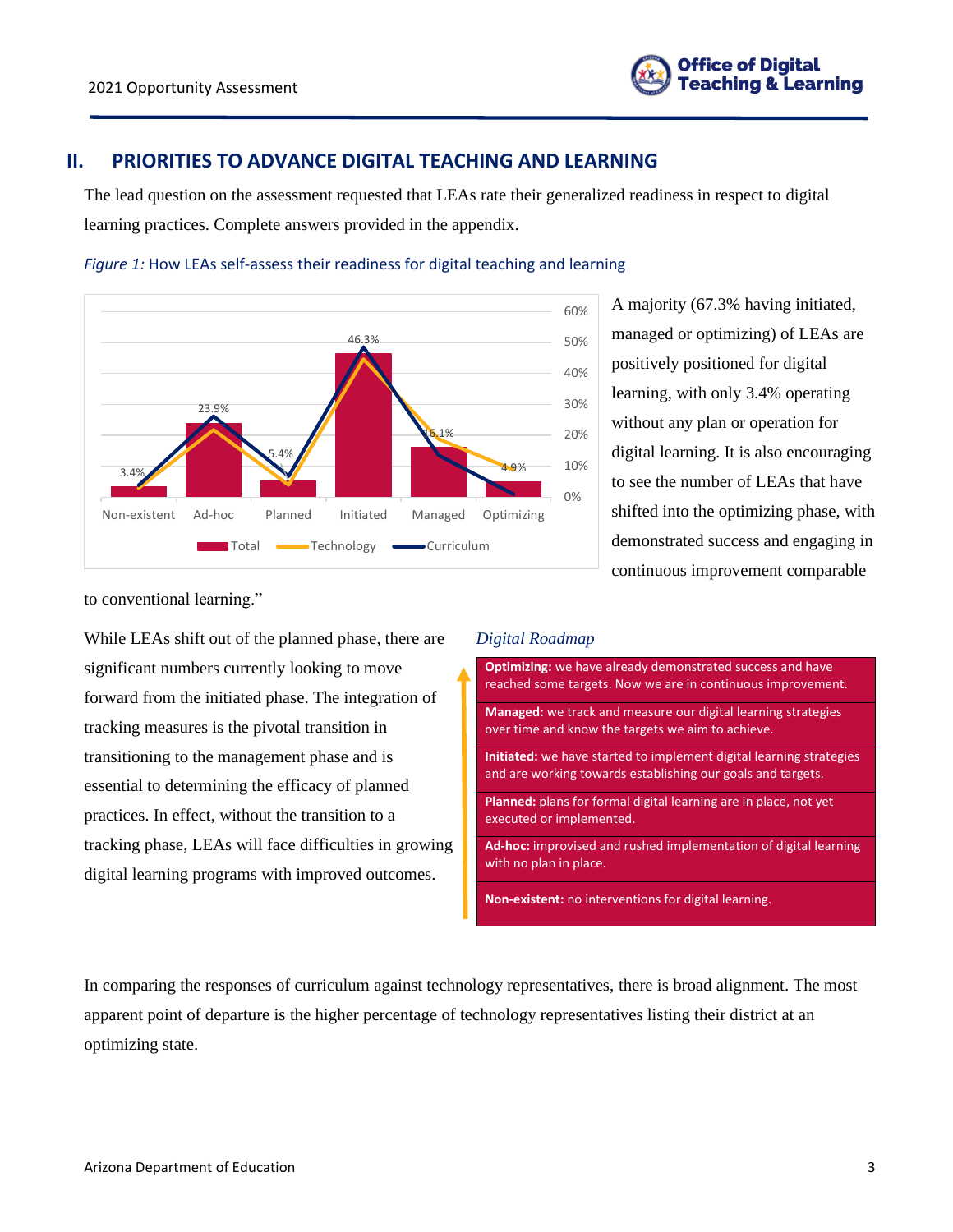

## <span id="page-4-0"></span>Overview of LEA Priorities

We requested LEAs to rate their priorities on next steps, opportunities, or needs. This question was asked separately of curriculum and technology representatives, given their distinct and separate areas of expertise.

**Enhancing Digital Skills for Teachers and Staff is a clear Top Priority for Local Education Agencies** Among LEA representatives in charge of curriculum, enhancing digital skills was ranked highest on average. At the same time, it must be noted that one-third of all responding LEAs noted that they had no or little training available for instructional staff on digital teaching and learning practices.

The next two items, dealing directly with digital content and delivery, are tightly, and appropriately, connected. The dovetailing of digital solutions to directly operate with students is the next priority for LEAs – building on providing the instructor support listed in the previous priority.

Lowest among the priorities were elevating support for remote learners, and remotely assessing student work. This low ranking may be due to the current immediacy for meting other needs. It may also be attributable to LEAs indicating that only about 7 percent of their students were considered remote or hybrid at the time of the assessment (A boxplot showing the distribution is provided in the Appendix Figure 1).

**Support Systems, Policies and Procedures, Connectivity and Digital Devices all are Priority Items for Technology Representatives**

The ranking by technology representatives yielded a far less clear picture in terms of overall needs (with on .7 points of separation across all the topics). To parse the comingled picture, we looked at which areas were commonly ranked in the top three positions across LEAs. By this metric, technology support (including staff support

and resolution of technology issues) was ranked highest - in the top 3 priorities in 60 percent of all responses. At second place was the need for policies and procedures, including both the creation of policies and training. Rounding out the top three was connectivity, both to schools themselves and to students at home, garnering a top three ranking for 53 percent of respondent LEAs. Both urban and charter groups listed the implementation and improvement of LMS (Learning Management System) systems as their lowest priority.

To address this relative lack of clarity, we turn to the responses from open ended questions, which may provide more nuance and context.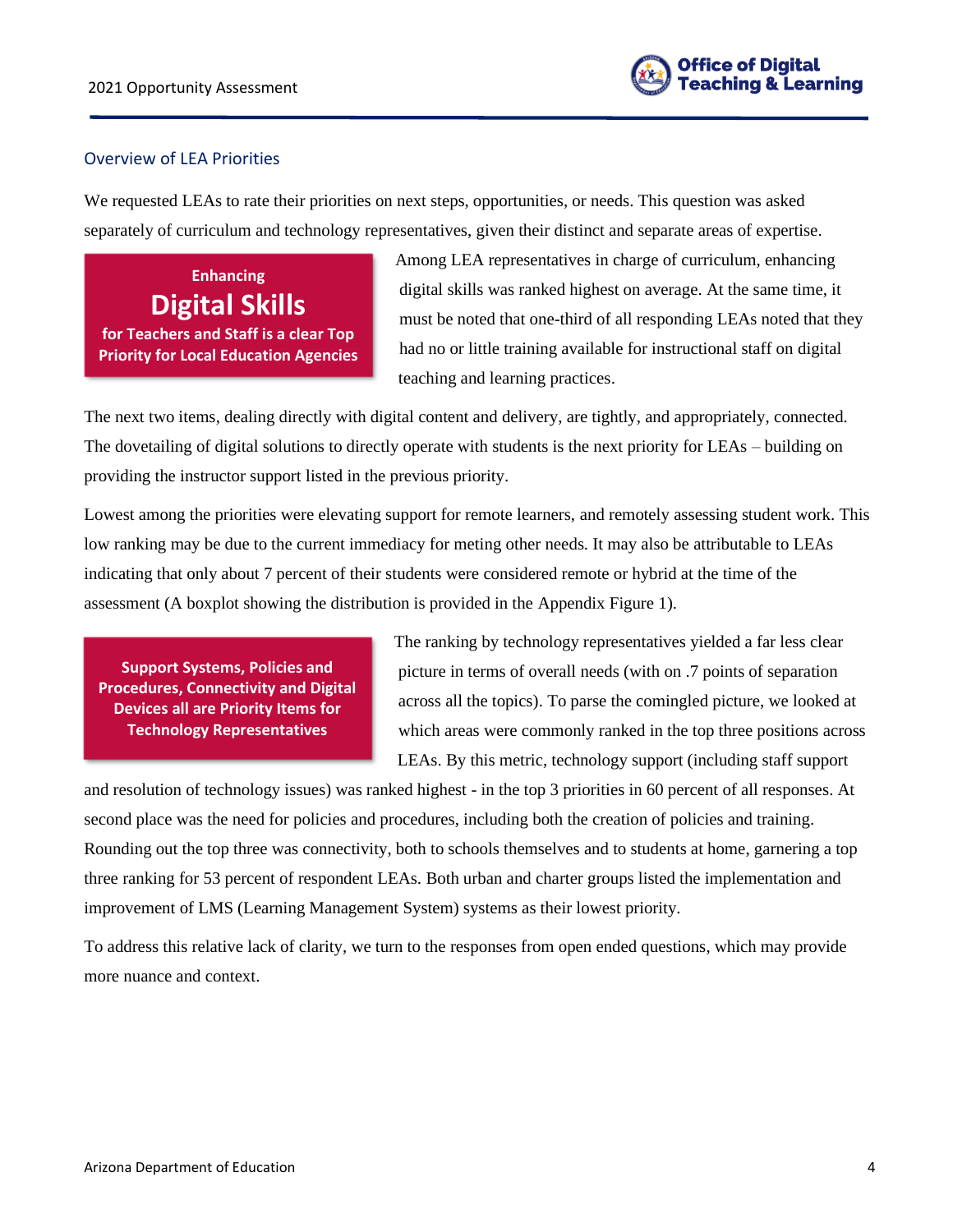## <span id="page-5-0"></span>Responses to Open Ended Questions

Within these broad open-ended questions, we asked LEAs their priorities for the next year (if budgets were not a constraint) and whether there were issues important to them that were not addressed within the rest of the assessment.

The overall picture from open–ended responses from curriculum representatives reaffirmed the conclusions from the more

## **LEAs Would Like to Learn Best Practices from Each Other**

*It would "be beneficial just to know how other districts manage [their devices and digital learning]."*

quantitative part of the survey. In order of importance, 33

## **LEAs Need Support to Make Digital Teaching and Learning a Priority**

*"We are dealing with [challenges in students'] behavior and learning loss. After we get this under control, we will focus more on technology integration."*

percent of the LEA's spoke to the need for training capacity; followed by staffing needs at 26 percent (specifically the need for additional staff to reduce increased loads on current instructional staff, technology

directors and educational technology coordinators). Following closely (at 22 percent) was an expressed need for materials related to digital learning and curriculum.

In terms of a challenge that had not be addressed in the quantitative portion of the study was the struggle that LEAs face with shifting in-person dynamics, particularly given the number of students transitioning into and out of the remote environment which reinforced the need for ways to alleviate difficulties in daily transitions from in person to at home schooling. One respondent noted that it would "be beneficial just to know how other districts manage [their devices and overall digital learning]."

At the same time, not all districts are ready to commit to broader digital teaching and learning practices, due to other challenges that need more immediate attention. One LEA noted that they "were hesitant to add [another thing] to teacher's plate at this time"- a nod to both well understood time constraints but also to reticence on the immediate needs for digital learning in the LEA. This comment was reinforced by another LEA noting that "We are dealing with [challenges in students'] behavior and learning loss. After we get this under control, we will focus more on technology integration."

The responses from the technology representatives – while more situationally nuanced in some cases- echo the responses of the curriculum representative. Unsurprisingly, technology representatives noted staff as an underlying need in 30 percent of **30% of technology representatives agree that, if budget was not a constraint, their priority would be to increase their technical support staff.**

assessments, greater than any other topic rate – with 5 percent noting the specific desire for a technology coach to train teachers on digital practices. The technology representatives voiced a need for updating infrastructure, with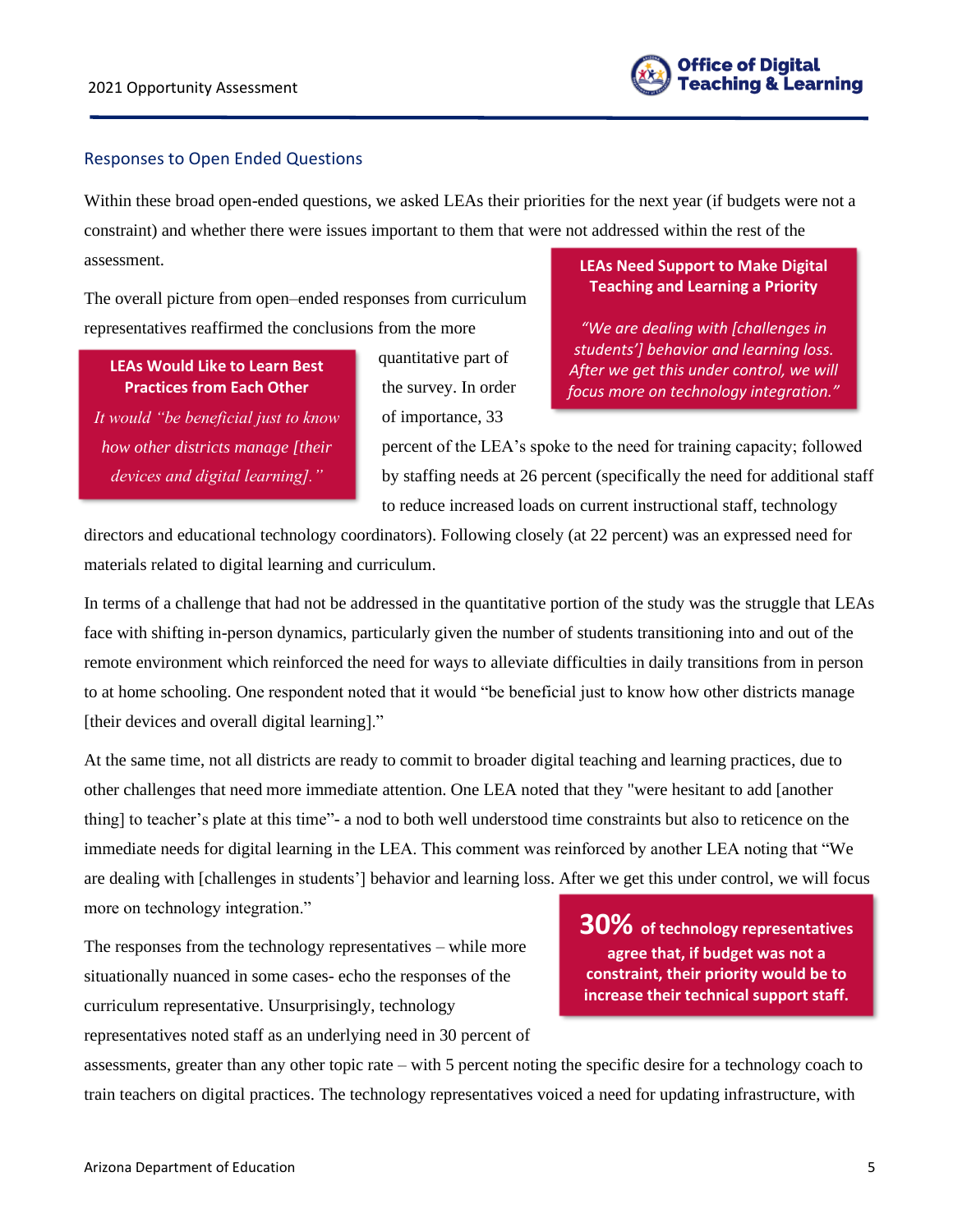20 percent of the respondents speaking to the need for supplying refreshed servers, wi-fi structure for classrooms, and broadband capacity.

Technology representatives reiterated known concerns in serving a geographically diverse state like Arizona specifically, almost 30 percent noted concerns with connectivity in that large areas within their district were underserved. The open-ended questions also provided insights into situations that are geographically or community specific, such as the need for "providing Wi-Fi on buses," and a preference for a "microwave internet ...implemented in Utah [that] works very well in rural and rugged terrain."

The open-ended questions also allowed respondents to voice clear concerns that are often overlooked. For instance, one respondent noted that the actual cost of running a one-to-one program was often more than purchasing devices, since it overlooked the costs of carts, cases, and additional staff to support the devices. As they said, "assuming a one-to-one program equals just enough money to purchase one device per enrolled student is a completely false assumption."

## <span id="page-6-0"></span>**III. DIGITAL SKILLS**

#### <span id="page-6-1"></span>Digital Skills for Instructional Staff

As noted previously, curriculum representatives from LEAs have labeled instructor training as the most pressing component in delivering digital content to students in the state. Almost one-third (31 percent) of all LEAs indicated that they had little or no training for instructional staff to enable them for digital teaching. This lack of training,



however, is not endemic to all LEAs, with 37 percent indicating that they had a moderate amount of training available and another 32 percent indicating that they had a lot or a great deal of training on digital teaching and learning. Further discussions with the LEAs and their responses to the open-ended questions that it is often not the availability of training that is as issue; but rather it is the quality of the training, as well as the time and financial resources required for applicable training on digital

#### teaching.

In the context of instructional staff proficiency, one-quarter (26 percent) of LEAs responded that their instructors have low or no proficiency in delivering digital content for students. While the majority of LEAs noted a moderate proficiency, only 6 percent indicated that they felt their instructional staff had a high level of proficiency. Put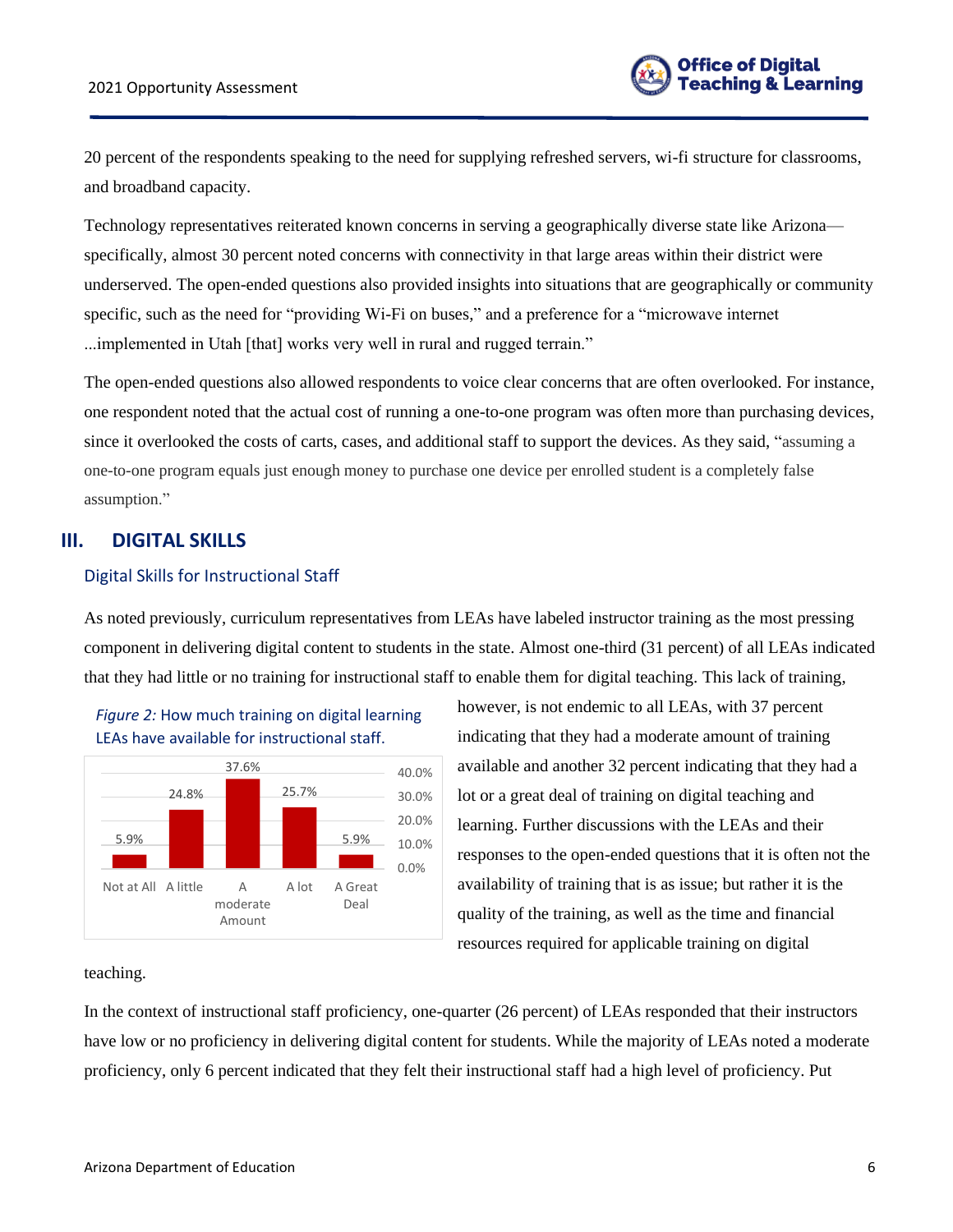

simply, there are clear shortfalls in relation to the training of instructional staff in Arizona on digital teaching and learning practices.

Approximately half of the respondents reported that their instructional staff are not at all familiar with ADE standards related to digital teaching and learning (specifically Arizona Department of Education's Educational Technology Standards and Computer Science Standards). In addition, 30 percent of LEAs indicated that they

would be very interested, and another 62 percent somewhat interested in training for instructional staff on those same standards, indicating an important opportunity for needs fulfillment in this area.

## *Table 2:* LEAs familiarity with technology standards

|    |                         | Comp. Science    | <b>Education Tech</b> |
|----|-------------------------|------------------|-----------------------|
|    |                         | <b>Standards</b> | <b>Standards</b>      |
|    | Very familiar           | 3.88%            | 2.91%                 |
| эf | Somewhat<br>familiar    | 42.72%           | 54.37%                |
|    | Not at all<br>'familiar | 53.40%           | 42.72%                |

A critical piece to producing effective outcomes from the use of digital learning materials and practices is evaluating and providing feedback to instructional staff, in particular how the

feedback standards compared across digital learning versus traditional learning experiences. Over 70 percent of responding LEAs have some form of feedback or evaluation for instructional staff related to digital materials use though only 4 percent indicated their feedback and evaluation practices are consistent with in person learning.

## <span id="page-7-0"></span>Digital Skills for Students

To identify student support needs for digital learning, the survey looked at both the broad preparedness for all students, as well as the ability of LEAs to provide specialized supports for students with special needs. This includes Arizona Department of Education's commitment to preparing digitally ready learners broadly, even while focusing on the needs of special populations. Thus the survey also focuses on how LEAs are enabling the use of specialized materials and software to help these same students in achieving success.

Perhaps one of the best indicators in our assessment was the number of respondents was the availability of student

training on basic digital practices. In contrast to the previously noted lack of instructor training on digital teaching and learning practices; student training was widely distributed within LEAs. Only one out of every eight LEAs lacked training on laptops or the responsible use of the internet. Further, two-thirds of LEAs indicate that they provided training on LEA



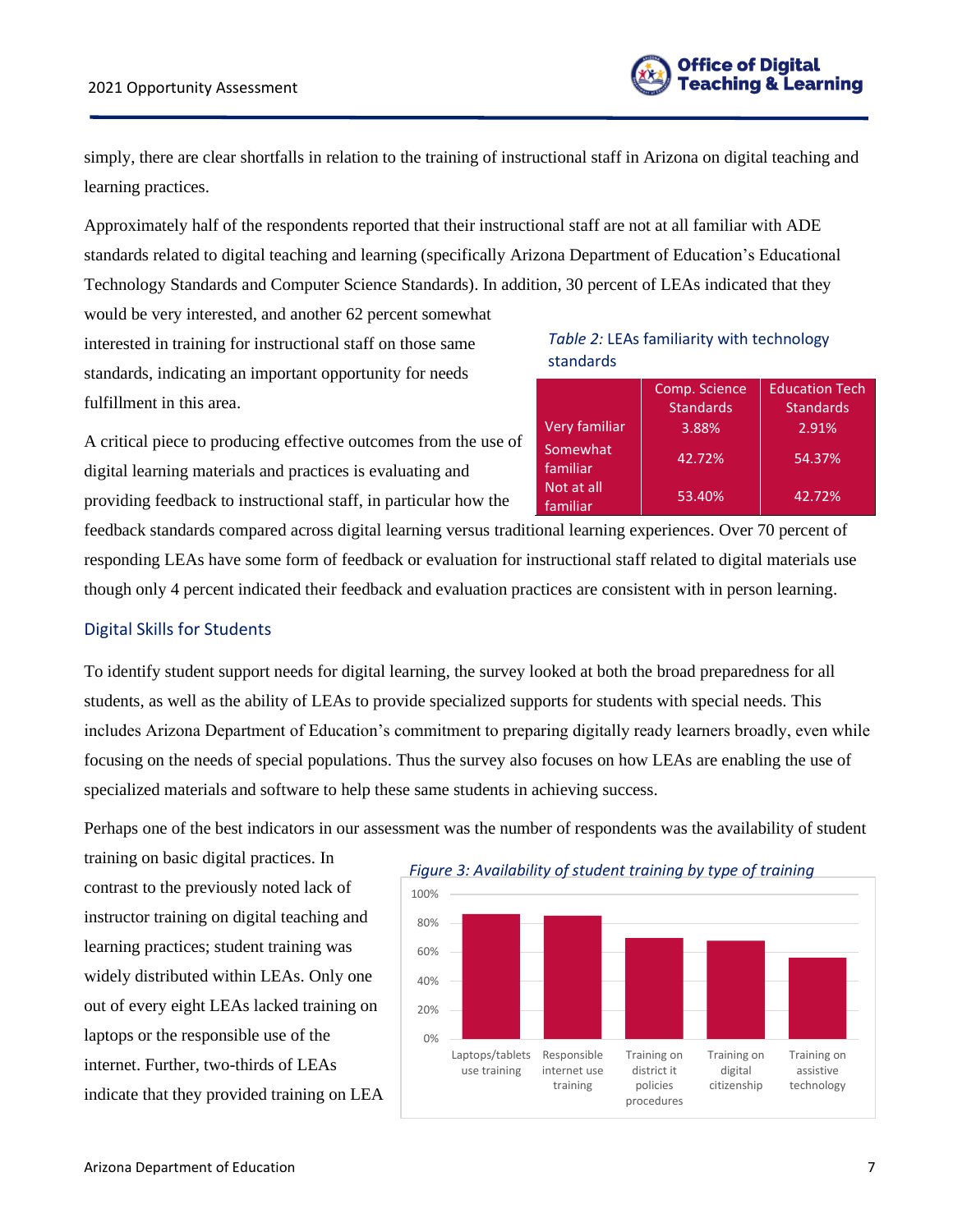

IT policies and procedures and training on digital citizenship. While there is a drop off regarding training on assistive technology, it appears that these are primarily smaller LEAs which may not perceive needs for assistive technology training. That perception may be upheld because our data shows some of these LEAs have limited or no students in specialized learning situations. While the overall results are positive, there are still gains to be made among those LEAs without trainings in any of the above areas.

In contrast to the positive results for student training overall, the LEAs within our respondent pool indicated that

## *Figure 4: Does your LEA provide digital support to students with special needs?*



students with special education needs could be more strongly supported. Fully one third of our pool noted that they are providing assistive technology to students, but still have needs that are not being met. Additionally, 20 percent marked those needs were barely being met. Again, there is considerable overlap between those LEAs denoting no assistive technology support in their LEA and those smaller districts noted earlier.

Additionally, Arizona has a significant number of

English language learner students who require specialized tools to ensure that they are not being disadvantaged in contrast to native English speakers. Our respondents indicated that they had a variety of tools to aid English language learners in attaining educational goals. Covering a broad range of materials, over 60 percent of our LEAs made use of audio-visual resources, short video material, and peer support for English language learners. Perhaps owing to the repeated concerns about not having enough instructional staff, there was a substantial drop-off on the use of coaches.

#### <span id="page-8-0"></span>Student Assessments

Remote assessment of student learning presents a unique set of challenges across all learning platforms and Arizona's LEAs are not unique in that regard. Measures for remote assessment are often not available to the same extent as they are for monitored in-person classrooms. It is clear, however, that the move to digital learning requires putting into place different practices to address this gap.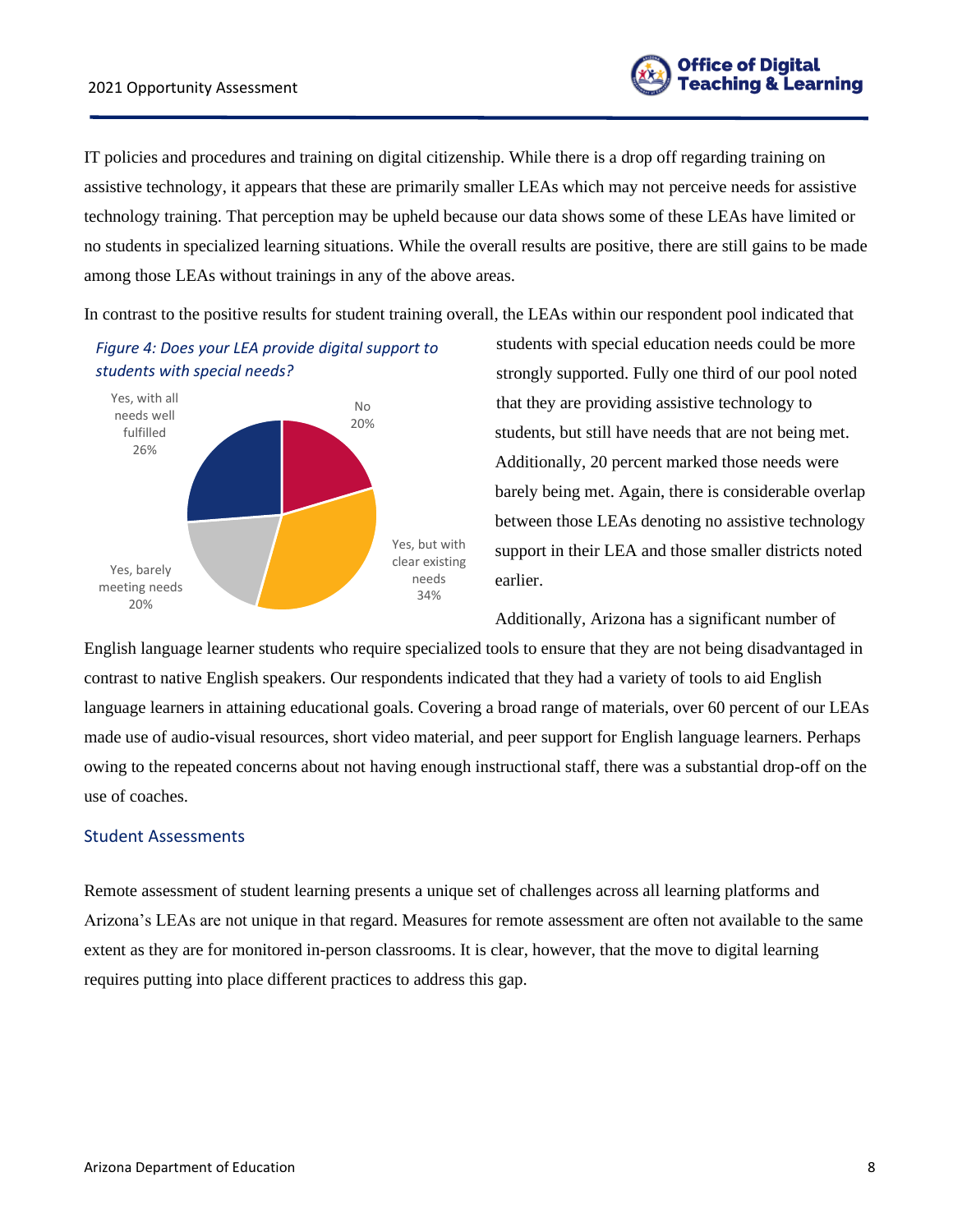

*Figure 5: Does your LEA have the ability to remotely assess students?*



The wide majority of LEAs (almost 80 percent) in our respondent pool do not currently have practices for remote assessment consistent with practices they employ for assessing in person assessment. Over 20 percent of LEAs report that they have practices for remote assessment that are robust and consistent with in person assessment. Those practices should be investigated in depth to provide an understanding of the practices developed in

those locations.

Consistent with the above, only 27 percent of LEAs report that they have an implemented policy related to assessments in a remote learning environment. Unsurprisingly, there is significant correlation between the selfassessed robustness of assessments and having a LEA-wide policy in place for remote assessments. On the other hand, over 60 percent of LEAs with a "Robust assessment system" consistent with in person assessments are still without an assessment policy in place (crosstab in Appendix Table 11).

## <span id="page-9-0"></span>**IV. CONNECTIVITY**

## <span id="page-9-1"></span>Broadband

The need for increased broadband capacity was widely discussed in open comments referring to needs, both at the LEA-level and at the student level. The diverse nature of Arizona leads to a range of challenges to connectivity: such as limited broadband infrastructure in rural areas as well as individual and community-level income constraints to pay for broadband internet.

Without the capacity for broadband, the aims of increasing student learning outcomes in Arizona through the use

**23% of K12 students in Arizona lack broadband at home.**

*Source: Education Superhighways*

of digital technologies becomes increasingly difficult. Home broadband connectivity is a concern for several dovetailing reasons. For instance, the "homework gap" is recognized to be associated with lack of access to broadband connectivity, preventing students from taking advantage of the benefits of

digital learning practices at home. Establishing broadband connectivity has additional value in that it increases household capacity for economic benefit, helping not only student-learning, but also family economic outcomes. Education Superhighways estimates that 23 percent of students in Arizona lack broadband at home. More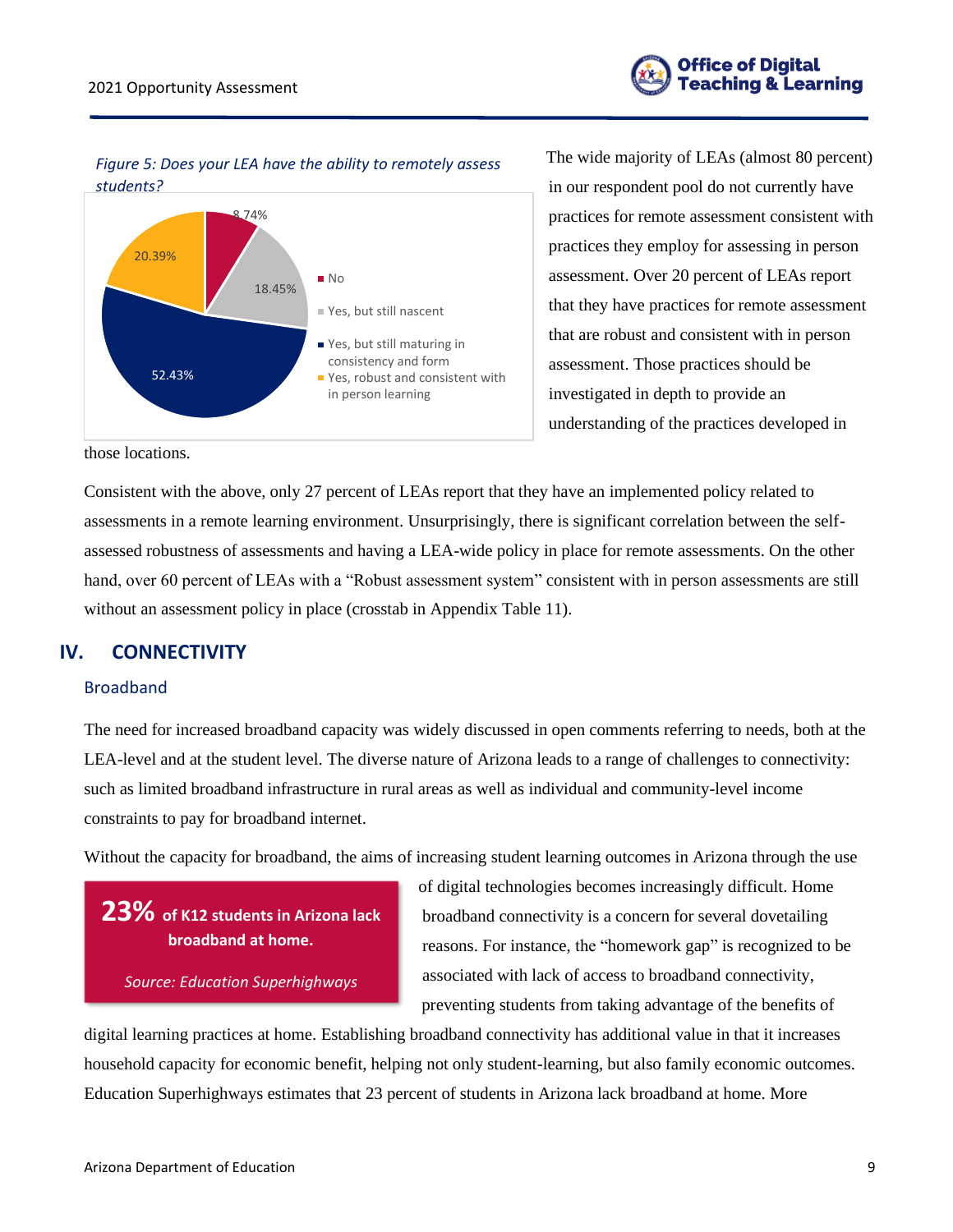

specifically from our survey indicated that over 72,000 students lack a broadband (non-hotspot) connection to access digital learning ((based on the 90 LEAs who responded to the question).

Additionally complicating the picture, only 36 percent of our respondent pool indicated that they are collecting

student connectivity data on an ongoing basis, potentially leaving LEAs without knowledge of ongoing struggles with student connectivity. Further, a geographic divide – even in just collecting connectivity data – exacerbates the situation. Whereas population center counties such as Maricopa and Pima make up the predominant number of counties collecting data on an ongoing basis, the lower

**Some LEAs estimate that almost 75%of their students lack connectivity at home.**

population density counties only have 31 percent of their LEAs doing so. (Appendix Table 4). Within those LEAs that are not collecting connectivity data, the average estimate for unconnected students was 38 percent of all their students, with several LEAs noting that they believed that almost 75 percent of students were not connected.

#### <span id="page-10-0"></span>**Hotspots**

While the standard for achieving the best possible broadband connection is through a physical line to the students' home, hot spots serve as an important steppingstone, often providing an internet connection where timely supply of a fiber or cable line is not feasible. As a result, many LEAs use hot spots as an intermediary towards achieving increased connection parity. Within our respondents, 70 percent provide hot spots either for students or instructional staff. However, 13 percent of respondent LEAs answered that they were unable to provide hot spots for students and staff at the level that meets their needs.

To provide hotpots for students and instructors LEAs employ a wide variety of funding mechanisms. The top three funding mechanisms were CARES Act, ECF (Emergency Connectivity Funds) and internal LEA funds.

Measures that LEAs have taken thus far are often ad hoc and less than desirable, such as several LEAs directed students to LEA parking lots, community centers, and other locations for to access the internet. To shift beyond ad hoc measures almost 75 percent of LEAs described a need for sustained long-term funding (rather than temporary funding) to help with connectivity. Second, LEAs noted connectivity concerns within the district at a rate of almost 20 percent, that LEAs even with hotspots, are unable to provide reliable internet to students because of lack of coverage in specific areas.

## *Table 3:* Connectivity Funding Mechanisms

| <b>General Funds</b>        | 37.7% |
|-----------------------------|-------|
| <b>ECF</b>                  | 36.2% |
| <b>CARES Act</b>            | 36.2% |
| <b>ESSER</b>                | 24.6% |
| <b>Grant Funding</b>        | 10.1% |
| T-Mobile Project 10 Million | 7.2%  |

*Numbers do not add to 100% as LEAs may have more than one funding source for hotspots.*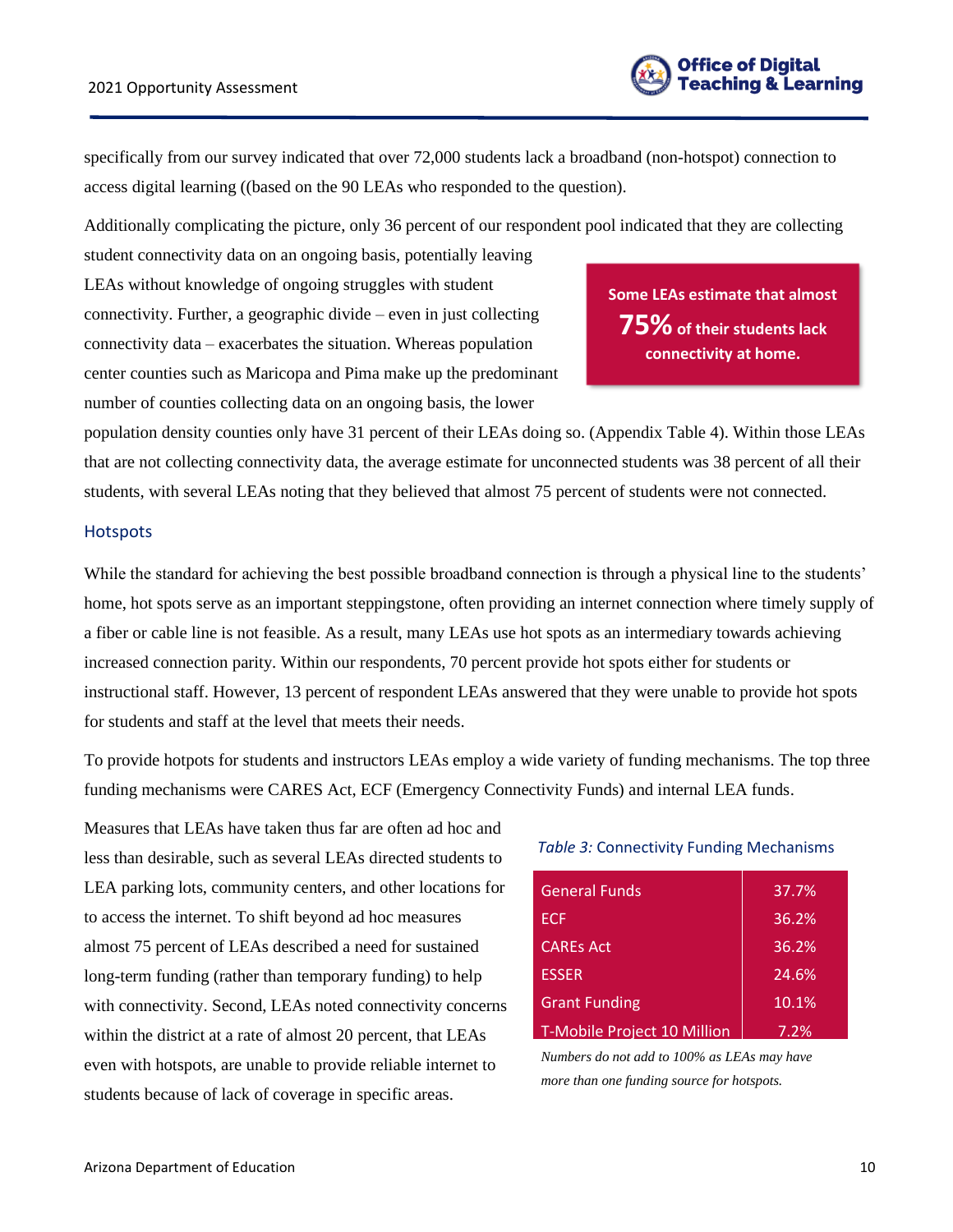

consistently understates many of

## <span id="page-11-0"></span>**V. DATA AND SECURITY**

Preparation for cybersecurity emerged as being a key area of opportunity. Most LEAs indicate that they are confident of their cybersecurity measures. However, self-evaluation of cybersecurity threats and readiness



the concerns that cybersecurity experts portray. It should be noted that we broke out responses on cybersecurity sentiment by rural/urban divides, county, and between charter systems and school districts – with most breakouts remaining remarkably similar.

On the positive side of things, 26 percent of

LEAs had conducted a professional risk assessment within the past year – a number that rises to 45 percent when self-assessments are included. This considerable number indicates that LEAs are being made aware of potential cybersecurity shortcomings. The confidence relayed by these statistics, however, is undermined somewhat at the other end of the scale, which indicates that 41 percent have not risk assessed or are unsure of their last risk assessment.

Although overall self-evaluation portrays confidence and readiness, further review lends itself to disconcerting conclusions. While we expected those LEAs ranking themselves highly on the overall roadmap to have robust cybersecurity measures that is far from universally the case.

Relating overall cybersecurity confidence to risk assessments, we found that 38 percent of LEAs that are fairly or completely confident in their cybersecurity had not completed a professional risk assessment. Similarly, within that same confidence grouping, 28 percent of responding LEAs noted that they have never risk assessed or were unsure when their last assessment was. The situation described by these breakouts

intones that a portion of the LEAs in our assessment, while confident in their situation, may be unaware of their cybersecurity risks. Further, we found that the roadmap is negatively correlated both with the time since their last risk assessment and their confidence in cybersecurity specifically.

Assessments indicated that most LEAs are operating with measures intended to provide for compliance with the Children's Internet Protection Act (CIPA). CIPA compliance is potentially integral to making student internet connections safe and secure. Almost three quarters of LEAs (74 percent) have measures to reinforce compliance with CIPA, make use of filtering while at home and on campus, and coordinate use allow/deny lists for any student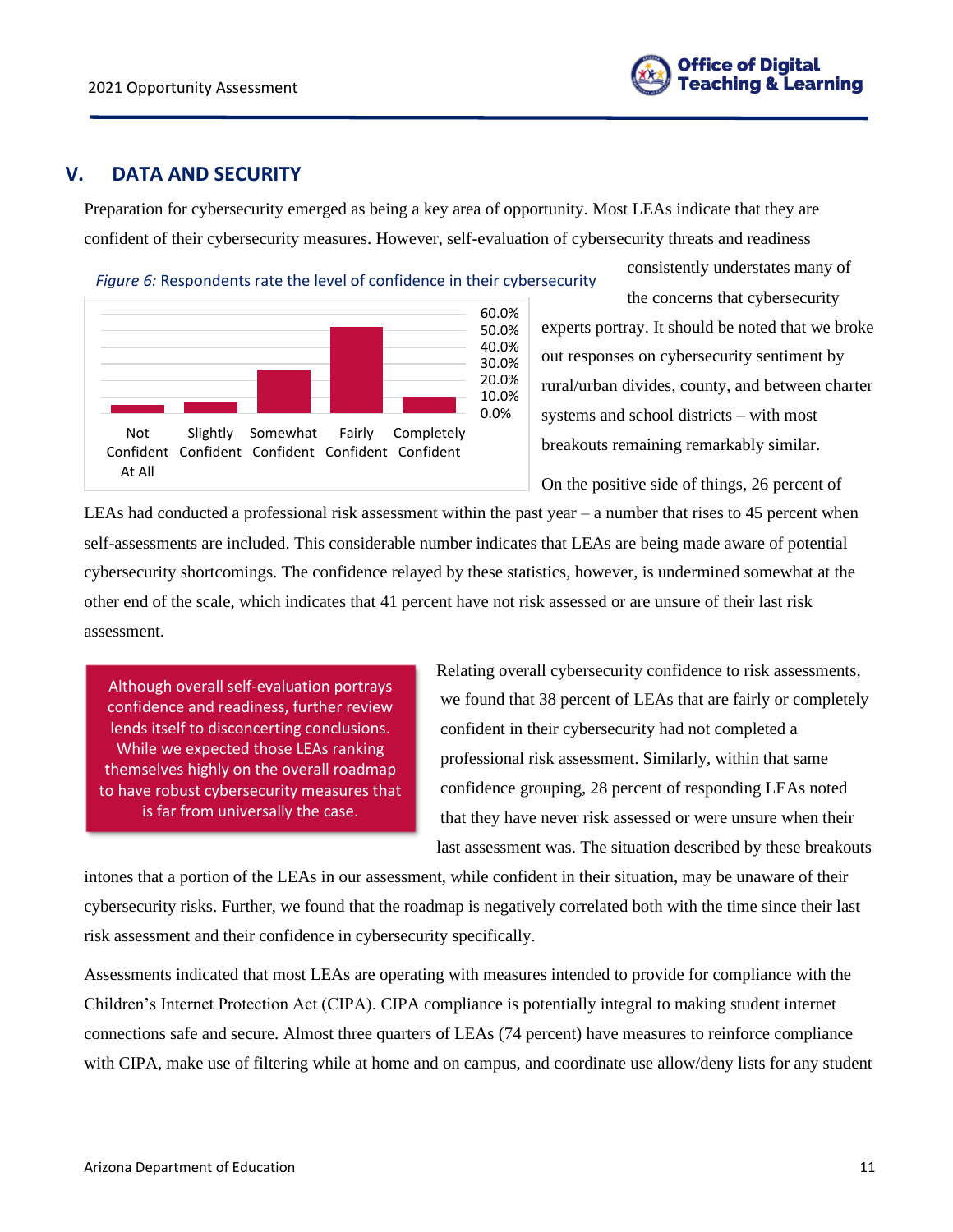

devices. There are, however, significant opportunities surrounding the remaining 26 percent of LEAs that are not currently employing all these practices.

## <span id="page-12-0"></span>Cybersecurity Awareness Training

Owing to the need for cybersecurity training, LEAs were asked about the availability of cybersecurity trainings for instructional staff. Two-thirds (69 percent) of LEAs indicated that they currently provide cybersecurity training for





their instructional staff, leaving 31 percent without any cybersecurity training for instructional staff. From the group that does provide training, one quarter (28 percent) of LEAs indicated that they were able to conduct cybersecurity training at

no cost to the LEA. However, on the other hand 9 percent of indicated that the cost of cybersecurity training is too high, indicating that solutions are needed for those LEAs as well the ones without any training.

## <span id="page-12-1"></span>**VI. DEVICES**

## <span id="page-12-2"></span>Instructional Staff Devices:

Over two-thirds (39 percent) of LEAs in our assessment noted that they have a fully implemented refresh plan for instructor devices. Another third (31 percent) have drafted refresh plans for instructor devices though these have

not been fully implemented. An important red flag for potential roadblocks down the road -LEAs with refresh plans that are drafted, but not fully implemented, is the fact that 42 percent of their instructional staff devices are no longer supported by the manufacturer. It may be assumed that plan implementation is possibly restricted by the ability to pay for devices within a refresh schedule.<sup>1</sup> It is also important to note that 29 percent of LEAs are without even a drafted plan.



#### *Figure 8:* Refresh Plans on Instructional Staff Devices

 $1$  The low percentage of devices off coverage is a suspected result of a lack of knowledge surrounding manufacturer support.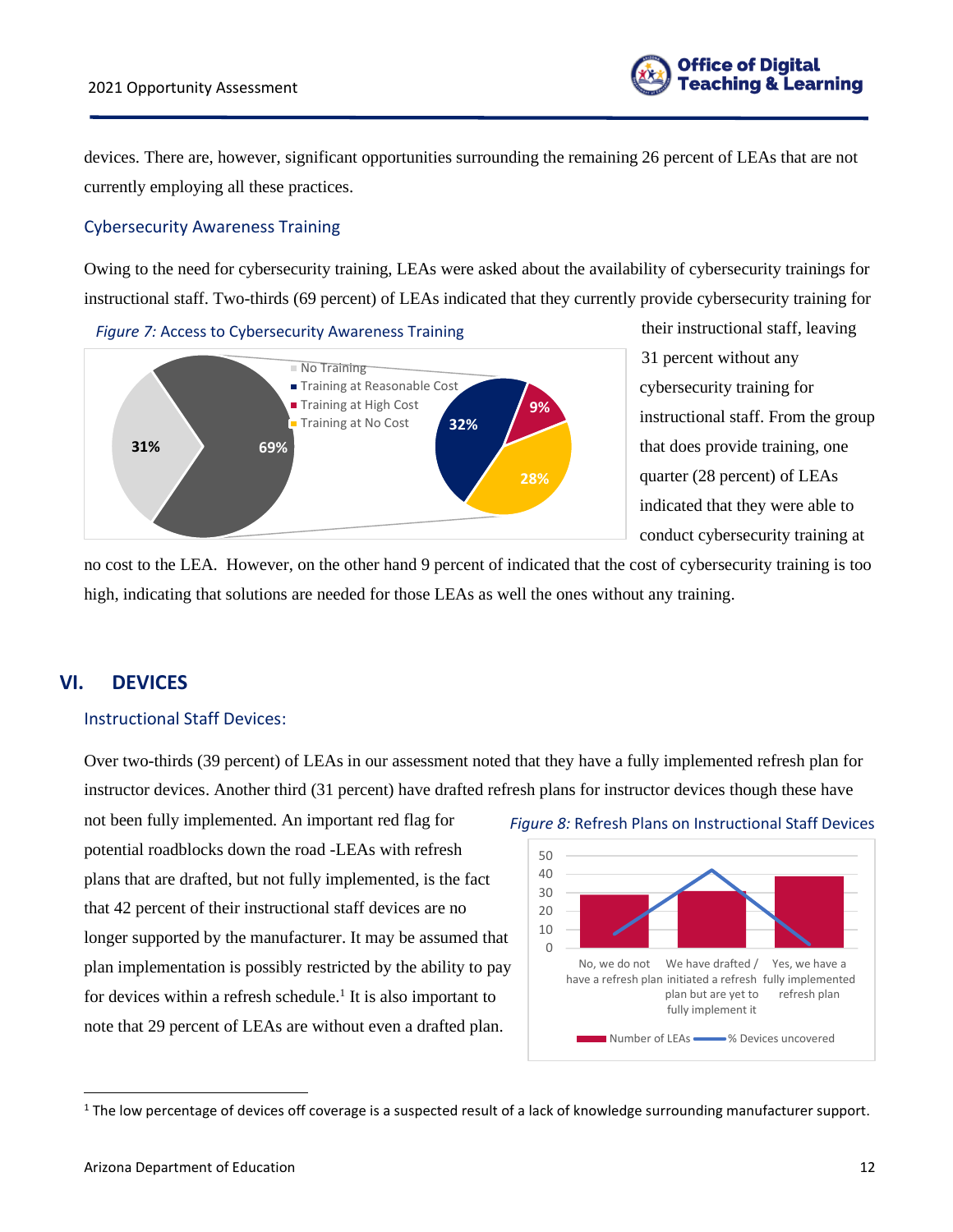

Of the devices allotted for instructor use within our respondents, Windows laptops were by far the most predominant category, making up 45 percent of all instructor devices. Second was the use of Chromebooks, which made up 28 percent of all devices. iPads and other Apple products made up 26 percent of the devices, evenly split between the two types.

## <span id="page-13-0"></span>Student Devices

Refresh plans for student devices carry a similar outlook with 38 percent having a fully implemented plan, 33 percent have a drafted, but unimplemented plan, and 29 percent of LEAs lacking any refresh plan for student

**62%** of LEAs do not have a fully implemented refresh plan for student devices.

devices. Among those LEAs with some type of refresh plan (whether implemented or not), half (49 percent) have designated five years as the time for replacement. Fortunately, this would place most student devices under continued manufacturer support in these LEAs. However, manufacturer support may be lacking where the refresh plan is longer or non-existent.

Chromebooks made up most student allotted devices, making up 68 percent of all the devices in our respondent pool. At a distant second place Windows laptops made up 17 percent of student devices. Although there were other devices carrying 2 percent of the total amount, iPads made up the last of any significant quantities with 12 percent of the total.

Turning to allocation of student devices, our assessment indicates that every single LEA purchased at least some digital devices for student use. Further, 66 percent of respondents indicated that they have a one-to-one program for the grade levels that they serve. We should add that this is possibly an instance where small sample size within grade level may inhibit the accuracy of our data.

**66%** of responding LEAs have a one-to-one program for student digital devices.

Looking to the future of one-to-one programs, only 72 percent of LEAs had sufficient devices to allot on a one-toone basis, at the same time, while only 68 percent of LEAs believe they would be able to have sufficient devices in

**14%** of responding LEAs make use of the benefits from white glove services for technology devices.

the future. The drop from several LEAs being able to provide devices on a one-to-one basis is troubling.

To maintain operability of those student devices, thirty percent of LEAs offered extended warranties. The same number LEAs offer accidental damage protection in the case that a device is damaged after allocation.

Additionally, 14 percent benefited from white glove services, such as asset tagging or enrollment. Owing to the difficulties surrounding such a program, only 11 percent provided any protection for lost or stolen devices.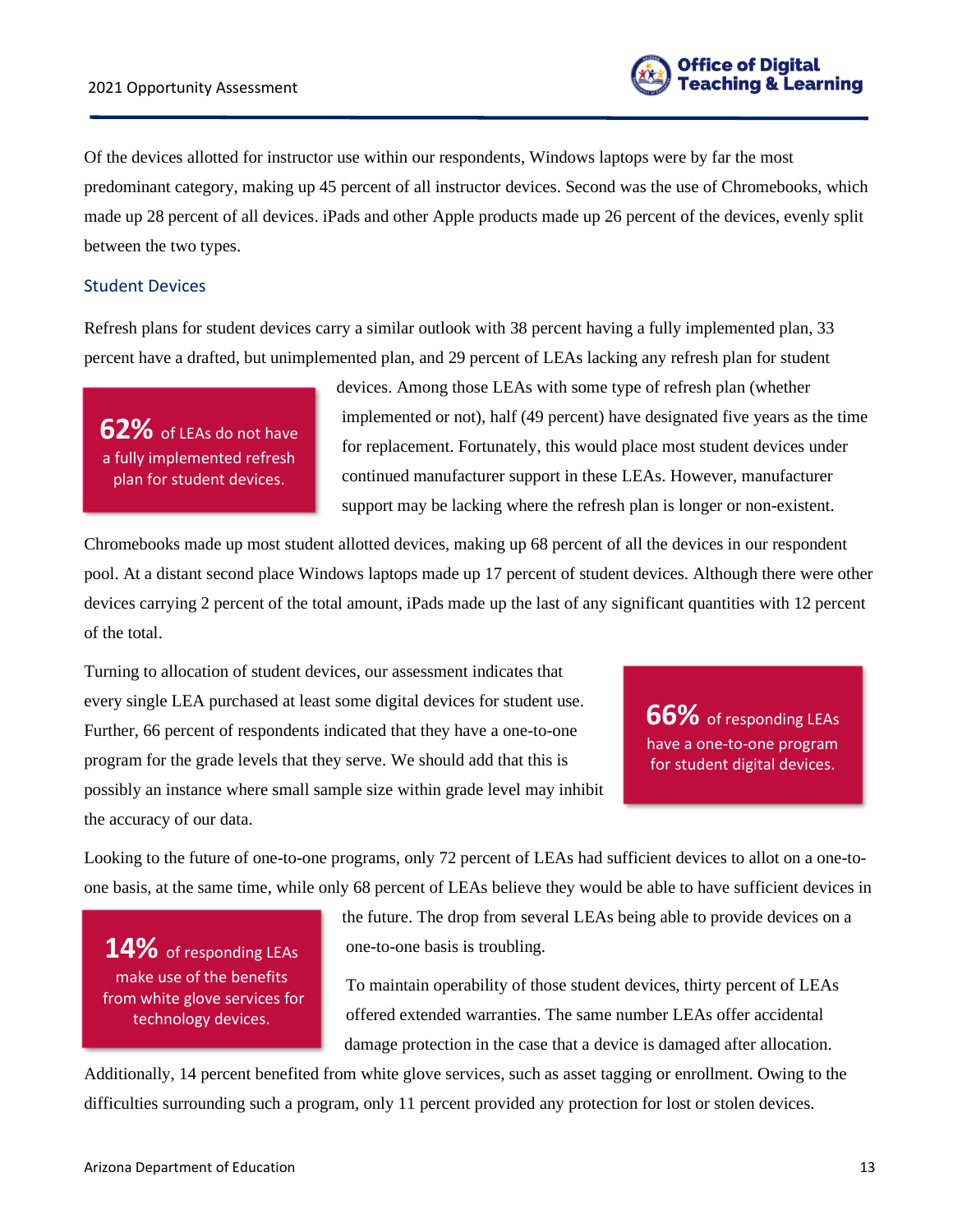## <span id="page-14-0"></span>**VII. POLICIES AND PROCEDURES**

Appropriate procedures and policies surrounding the use of digital teaching and learning are integral to providing consistent and effective material for Arizona's students. With the implementation of board-approved policies including an action plan, the LEA can more effectively judge the next steps in digital strategies and inform technical and instructional staff with accepted and effective practices.

At the positive end, 44 percent of LEAs within our pool have fully adopted and implemented policies at the board-level. Yet another 23 percent have adopted and partially implemented policies at the board-level and recognizing they still have some effort needed to fully codify plans.

## *Table 4:* Percentage of LEAs by level of adoption of policies and procedures

| Our district has adopted and completely implemented<br>board-approved policies for digital learning           | 44.1% |
|---------------------------------------------------------------------------------------------------------------|-------|
| Our district has adopted and partially implemented<br>board-approved policies for digital learning            | 22.5% |
| Our district has adopted board-approved policies for<br>digital learning but has not developed an action plan | 8.8%  |
| Our district has drafted board policies, but we have<br>not received approval yet                             | 4.9%  |
| Our district has not started the work on drafting or<br>documenting policies for digital learning             | 19.6% |

In contrast, almost 20 percent of LEAs are

starting effectively at ground-zero. While these LEAs are at the entry point for creating digital learning policies, they also have the most opportunity to learn best practices from LEAs with fully implemented plans.

Of those LEAs with technology policies currently implemented, 65 percent indicated that they had student

Over**33%** of LEAs have not yet implemented board-approved policies around digital teaching and learning.

technology acceptable use policies. Of those policies provided, only student laptop loan agreements and FERPA compliance policies were above 50 percent of implementation. While these rates are good signs, it is concerning that there are still a high number of LEAs without these policies in place. Rounding out the lower end of the scale, auditing policies and security controls review policies

were only in place in roughly one-fifth of LEAs, especially discouraging as these policies enforce up to date practices for cybersecurity.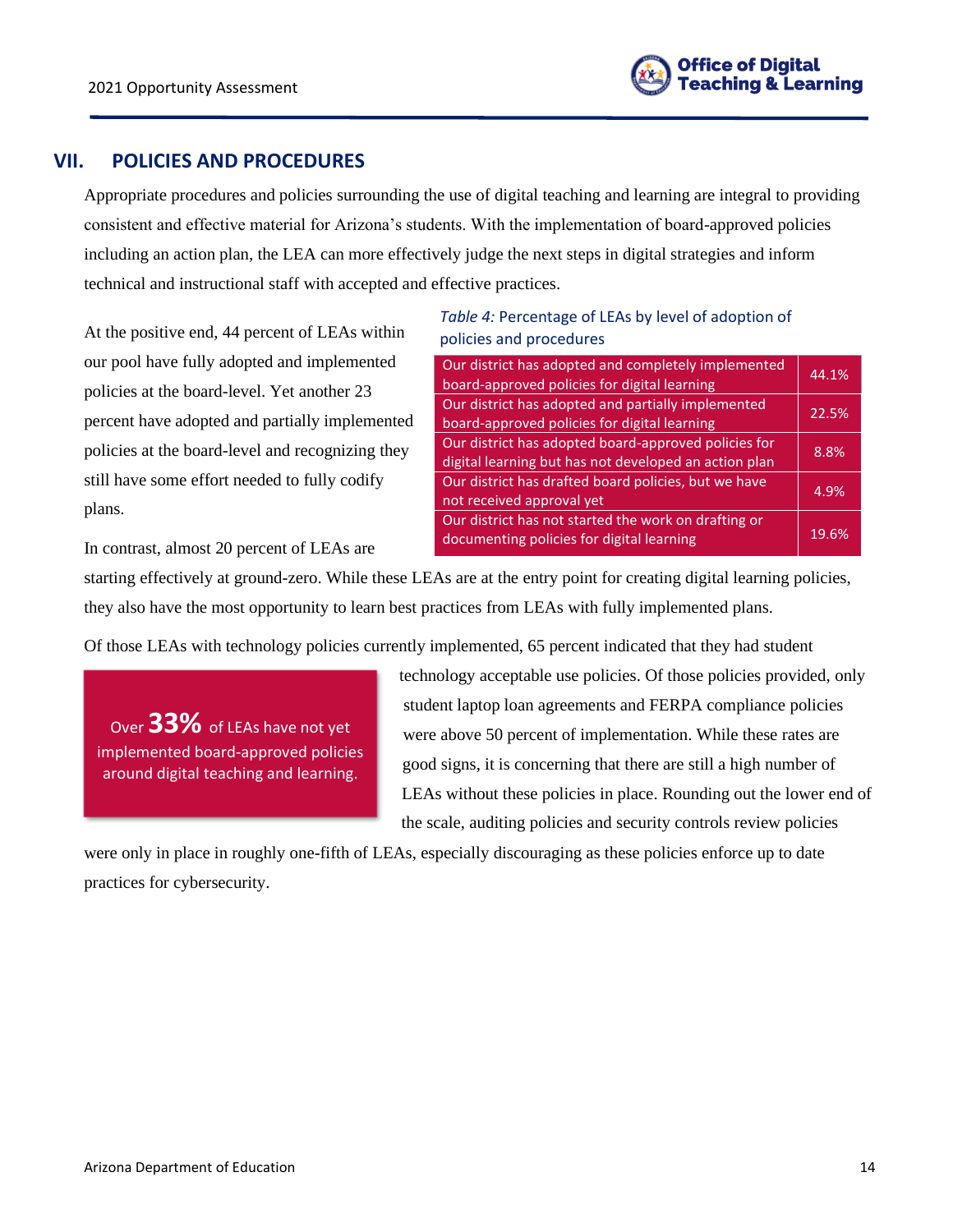

## <span id="page-15-0"></span>**VIII. CLASSROOM SOLUTIONS**

## <span id="page-15-1"></span>Digital Content

While technological capacity and instructor expertise provide the backbone for digital learning practices, the

Over **80%** of LEAs provide digital content either for classroom use or home use.

availability of quality digital content is critical to providing effective and value added learning for students. Over 80 percent of our respondent group indicated that they provide digital content either for classroom use or available for use at home. (Digital Content Breakouts by Grade Level in Appendix Table 3)

Within our respondent LEAs that provide digital content to students for use both in the classroom and at home, 17 percent are providing that content without any board approved policies in place. The key concern with LEAs is whether content being provided to students is in alignment with standards. Without direction or clear policies, instructors without policies relating to digital content may be out of alignment with other instructors or collaborative efforts within an LEA.

**17%** of LEAs that do use digital content do so without digital specific board approved policies for selecting content.

One-third of respondents have indicated that they are employing extended reality in their classrooms. The LEAs integrating extended reality into the classroom shows the extent to which some LEAs are pushing the current bounds of digital materials for the benefit of students.

#### <span id="page-15-2"></span>Technology in the Classroom

The benefits of digital learning go well beyond pandemic readiness. Thoughtful digital teaching practices have the potential to increase teaching effectiveness by capitalizing on technology's ability to cater to different learning styles and expose students to new perspectives on curriculum. If LEAs want to capitalize on the benefits of digital teaching and learning the practices extend well past those temporarily imposed during the pandemic.

A wealth of educational digital tools are now being produced for classroom use, yet only 32 percent of the LEAs responding to our assessment indicated that they were using the tools that we asked about. Traditional document cams and projectors made up the largest portions of use with 26 and 23 percent of LEA, respectively. Interactive flat panel screens were only used in 12 percent of LEAs that responded.

Conclusions from this portion of the assessment are two-fold. First, many of the digital teaching aids are not as used as well as we would expect. Potential roadblocks could be ever-present funding constraints, since many of these devices can be expensive when used across multiple classrooms. Moreover, the additional expense of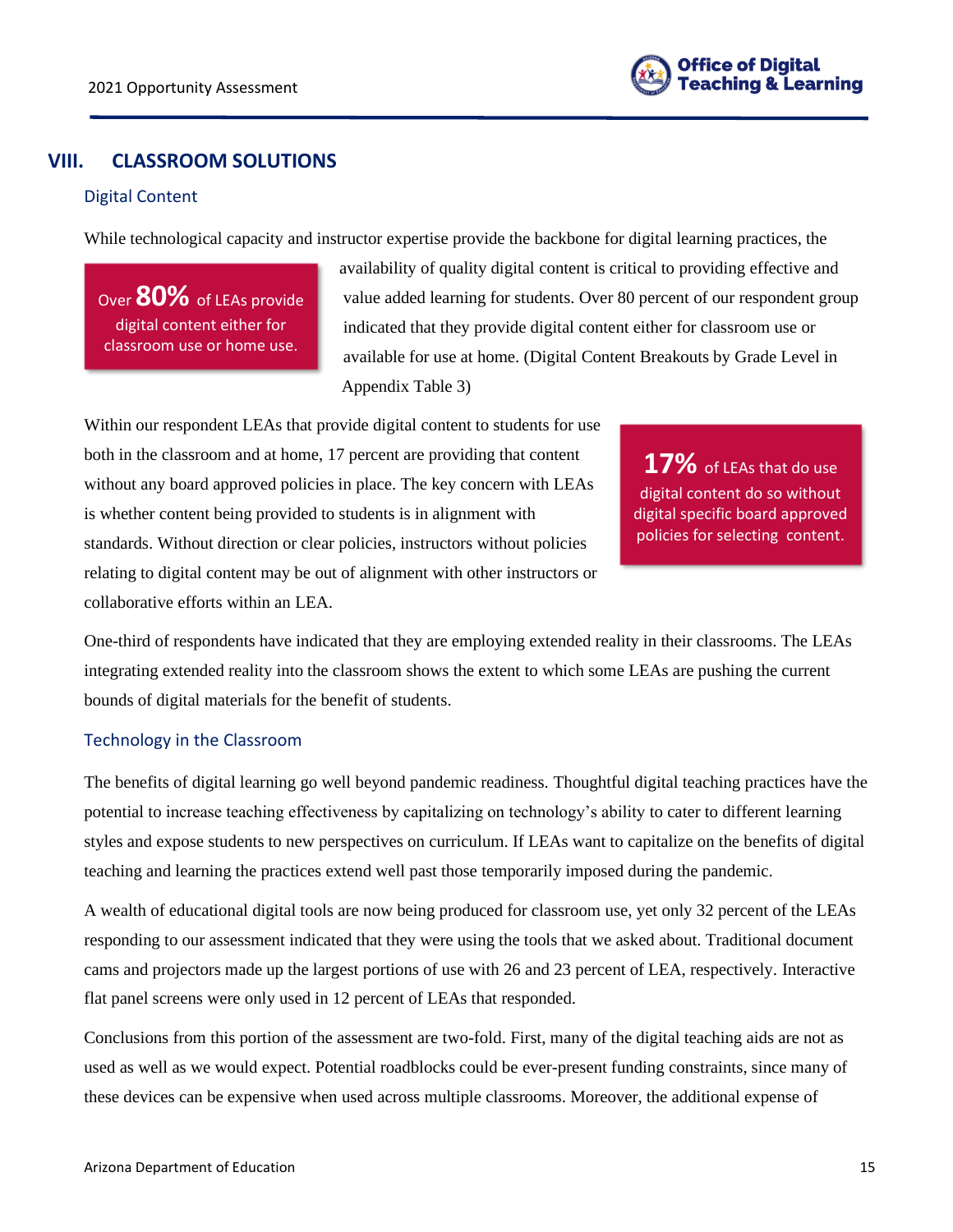

training instructional staff on these devices is another consistent concern for LEAs. We expect to further investigate this lack of use of digital technologies in classroom contexts.

## <span id="page-16-0"></span>**IX. LEARNING MANAGEMENT SYSTEMS**

Learning Management Systems (LMS) provide instructional staff with an online tool with a wide array of functions such as delivering online resources, assessing student performance, and more. Per student costs range from approximately \$0 per student (freeware LMS) to \$190 per student to with an average of \$41 per student for those LEAs that budgeted for service. The wide range of per-student costs may be attributable to both the wide range of LMS definitions, but also the wide variety of purchasing options available. While the most common option for LMS is as a software-as-a-service, other options such as license purchase and setup may exaggerate budgeted price during the first year of service (see Appendix Figure 3).

**81%** of LEAs have an LMS system in place.

Within our respondent pool, 81 percent of LEAs are currently making use of an LMS system, and 8 percent have plans for an LMS system. While significant variation exists between use of LMS systems by county, no clearly discernable trend exists. The same applies to the use of LMS systems in rural LEAs taken against urban LEAs.

LMS systems are employed for a wide range of tasks and much of the value in an LMS system is to provide multiple functions within one environment. While LEAs often use these functions simultaneously, all LEAs do not make universal use of all functionalities within their LMS beyond the distribution of content. In our sample 54 percent of LMS users reported to be using their system to record student grades, with 42 percent using the system to share grades with those students. The last two uses were for tracking and reporting students' attendance, which was done by 28 percent and 25 percent of LEAs, respectively. (Provided in Appendix Table 8).

By far the most used system was Google Classroom, being used by 55 percent of our responding LEAs. Next were Canvas and Schoology which were used by 16 and 12 percent of the LEAs, respectively. Finally, were a variety of products such as Blackboard and borderline LMSs like Edgenuity while some LEAs, lacking an LMS solution, use Microsoft Teams in lieu of an LMS.



#### *Figure 9:* Learning Management Systems by Use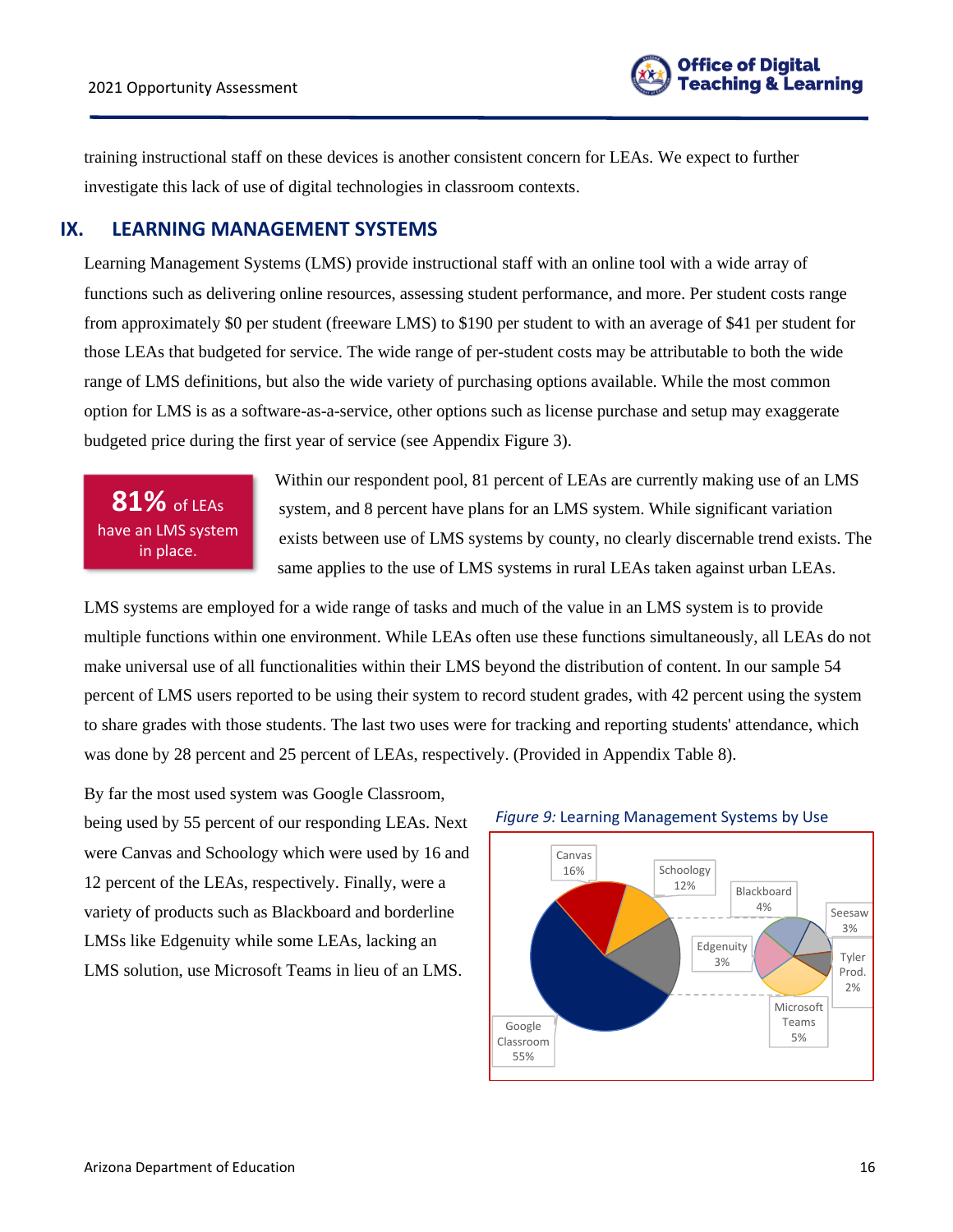

## <span id="page-17-0"></span>**X. IT HELP DESK**

The purpose of an IT Helpdesk is to provide a service to instructional staff and students to alleviate technical

**85%** of LEAs have an IT Help Desk system and, from them, **24%** believe that their help desk system does not meet their needs.

problems in access to digital solutions. Almost seven out of every eight responding LEAs (85.3 percent) indicated that they make use of a help desk for technical aid; however, almost one quarter (24 percent) of technology representatives with a helpdesk indicated that their helpdesk does not fully meet their needs. Asking a similar question from the curriculum representatives, we received remarkably similar

responses both as a whole and within LEAs. While there is lower use in charter districts, there are no clear trends either between district type or counties in the use of helpdesk solutions. (Additional detail provided in Appendix Tables 9 and 10).

Although 85 percent of LEAs indicated that they do have a help desk available for instructional staff, the remaining 15 percent said that instructional staff reach out to IT, instructional coaches, or other instructional staff in equal amounts. For those LEAs providing additional options, they indicated that they call their technology vendors and additionally indicate that principals fill in as a technology helpdesk when needed.

Principals sometimes fill in as technology helpdesk for their instructional staff.

**73%** of LEAs indicate that their teachers serve as primary technology support to their students.

For the student population, (allowing for multiple responses) 73 percent of LEAs indicated that students reach out to their teacher for technology support, increasing the already noted onus on teachers at LEAs. After their teachers, students were then most likely to contact the LEA's technology department directly whenever that option existed. Most notable were some of the open-

ended answers, with the students from several LEAs needing to contact front office staff, counselors - and on one occasion – the school principal.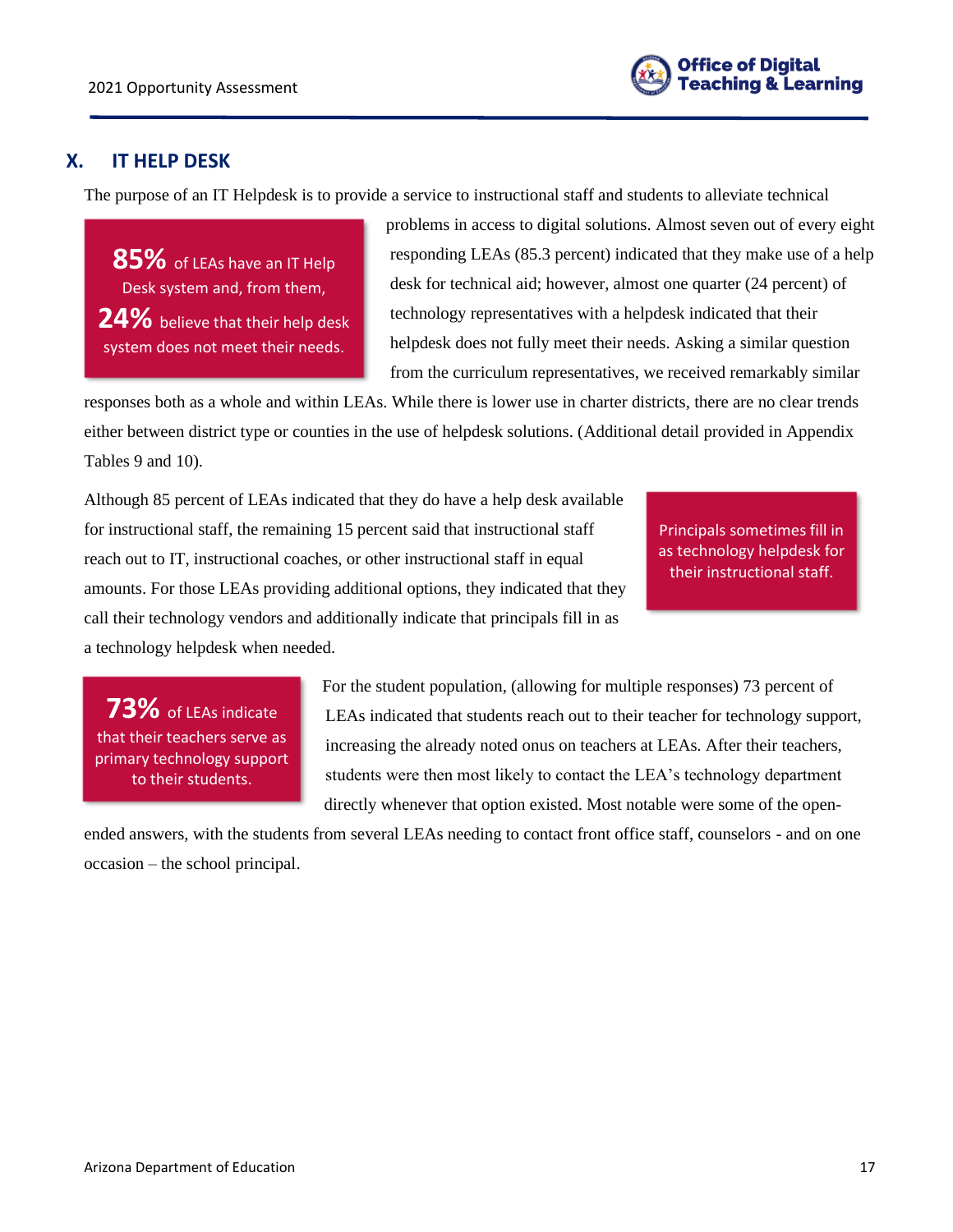

## <span id="page-18-0"></span>**XI. CONCLUSION**

Analysis of the data gathered by the 2021 Office of Digital Teaching and Learning (ODTL) Opportunity Assessment indicated three substantive areas of focus: student connectivity, teacher training, and technology support. These substantive areas were notable for both the breadth and the severity of need. Many LEAs noted the strain that was already on them, and that these were far from the only needs that they had, merely the most pressing and dominant needs that they are currently experiencing.

A deeper read of the data indicates that student connectivity is both a cost and availability concern (consistent with previous understanding). Connectivity costs are near a universal challenge for LEAs, where many LEAs noted not only limited funding overall, but also the ability to continue funding connectivity after one-time COVID related funding runs out. However, connectivity presents additional issues for some LEAs with no options available to purchase due to as a lack of broadband service to portions of their district.

Instructional staff training also emerged as a key concern. While instructor training is often available, training that meets the needs of LEAs is not as readily available. Through discussions and assessment responses, LEAs expressed a need for (and a lack of ) instructional staff training where time and value is paramount. Key areas identified within the training needs went beyond digital instruction on the whole, but also pointed to specific needs such as trainings related to Arizona's Educational Technology and Computer Science Standards.

Technology support, the final key concern, was seen quite broadly. These included LEA's consistently the importance of staff, and the need for resources to hire technology coaches, increase their IT department capacity, and simultaneously reduce the current burden on instructional and administrative staff to handle IT concerns.

We believe that, this first pass at the Opportunity Assessment provides a snap-shot of the current context for supporting and developing digital teaching learning within Arizona. That said, assessing the current state and continuing needs of digital teaching and learning within the state is an ongoing process. As constraints are remedied or supplanted by other demands, the assessment process will evolve and continually provide feedback on the digital teaching and learning needs of Arizona's students.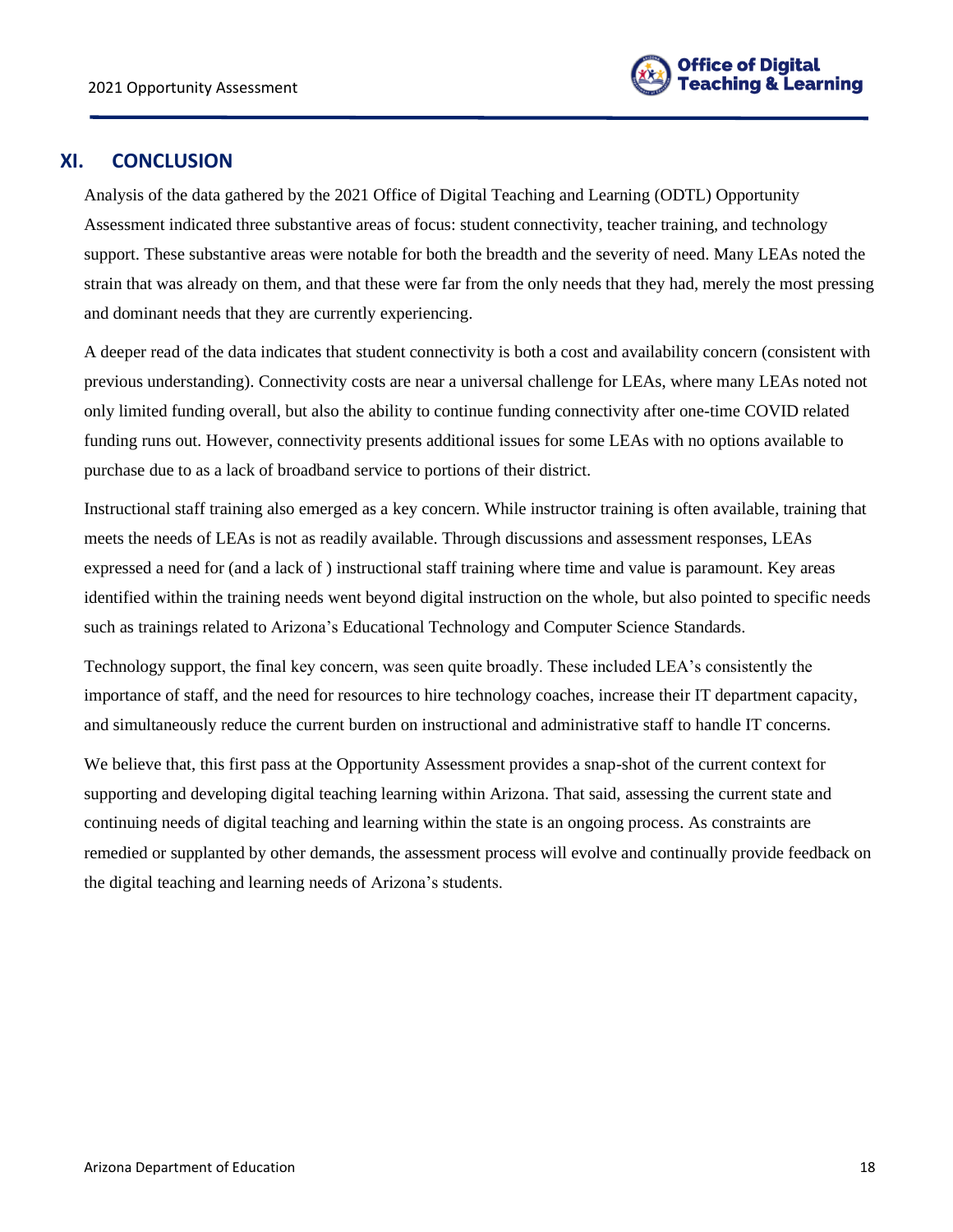

## <span id="page-19-0"></span>**XII. ABOUT THIS STUDY**

This study was released in March 2022 and produced as part of the recommendation from the [ADE Technology](https://www.azed.gov/communications/arizona-department-education-technology-task-force-releases-recommendations-and-0)  [Task Force](https://www.azed.gov/communications/arizona-department-education-technology-task-force-releases-recommendations-and-0) to proceed with the formation of the Office of Digital Teaching and Learning at the Arizona Department of Education. The study sets the baseline against which the Office of Digital Teaching and Learning, together with a community of educators and solution experts, will implement programmatic activities oriented to the provision of diverse technology solutions for K12, including devices, adequate connectivity, and digital skills so students can achieve their full potential. This document was researched, analyzed, and authored by Jason Shumberger, PhD, Data Analyst for the Office of Digital Teaching and Learning. Contributors and editors from the [Assessment Board,](https://www.azed.gov/technology/odtl-assessment-board) staff from the [Office of Digital Teaching and Learning,](https://www.azed.gov/technology/ODTL) [ASU Mary Lou Fulton Teachers](https://education.asu.edu/)  [College](https://education.asu.edu/) and the communications team at the [Arizona Department of Education.](https://www.azed.gov/)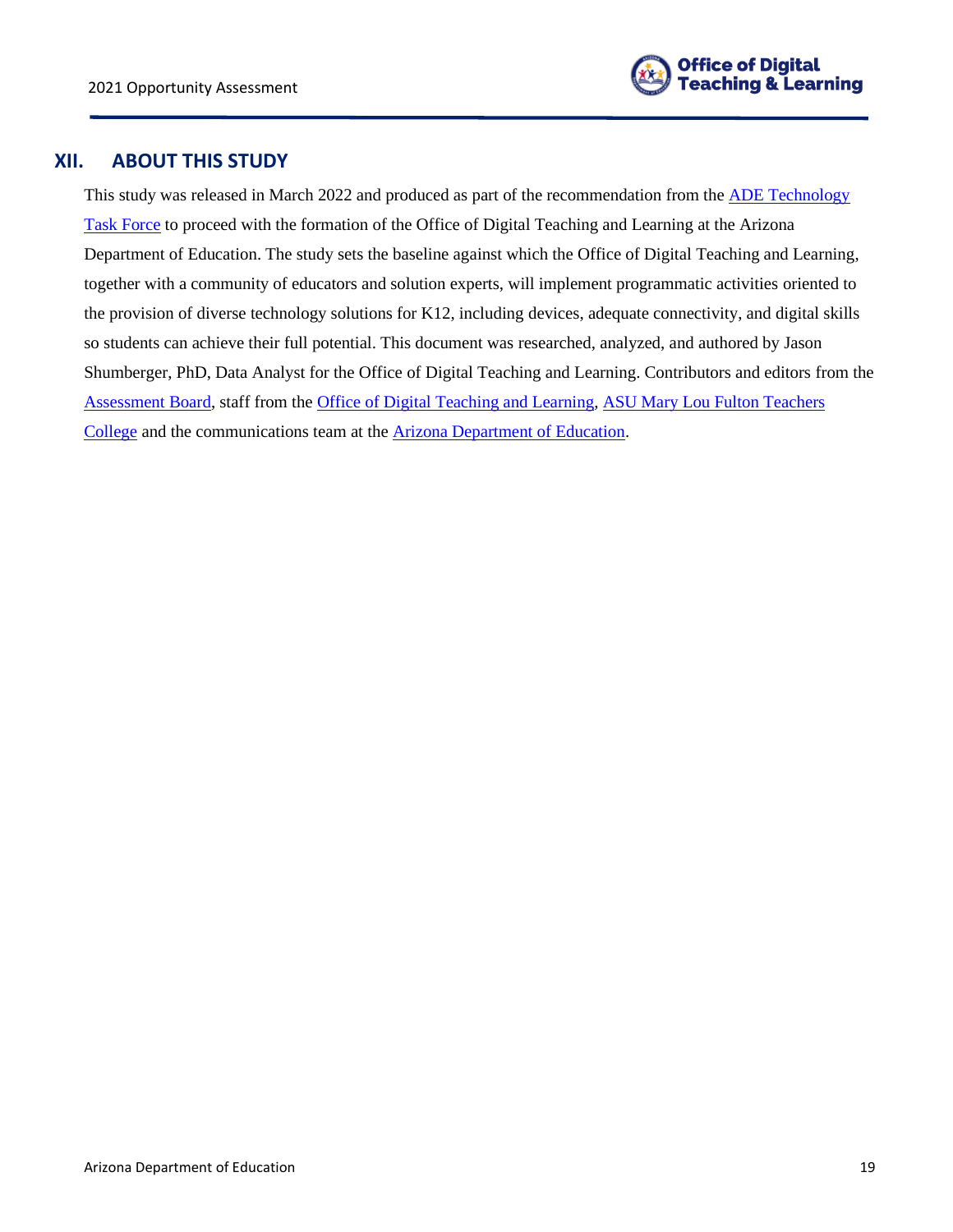

## <span id="page-20-0"></span>**XIII. APPENDIX**

#### **Appendix Section 1: More Information About Sample Representativeness:**

The respondent pool was further evaluated across several additional attributes to determine appropriateness of generalizing to the broader population of LEAs in the state of Arizona. Most attributes showed a strong agreement between the broader state and the respondent pool, indicating that extrapolation is not unwarranted. However, several attributes such as charter vs district and rate of grade service differ by enough that caution should be urged for breakouts with those attributes.

Diving further into the question of geographic representativeness, we looked more directly at the completion rates for LEAs classified as serving urban and rural areas. Sixty-nine percent of our responses came from Urban classified LEAs, while 31 percent came from rural classified LEAs. While numbers indicate greater representation of urban classified LEAs, urban classified LEAs compose 85 percent of all LEAs across the state. As a result, our sample provides for greater percentage representation of rural LEAs against the population of LEAs in the state.

As income levels and English language learner percentages impact LEA resources and needs, we evaluated our sample for representativeness against the broader state. The average income eligibility rates within LEAs across the state is 38.8 percent, while our sample population had an average rate of 38.4 percent.<sup>2</sup> The average English language learner rate within LEAs across the state is 6.1 percent, while ODTL's respondent pool averaged 7.1 percent. Both rates indicate that respondent pool LEAs are representative of state-wide LEA rates.

Additionally, we considered diversity across Arizona school types – both Charter Districts and School Districts. By these measures, both Charter and Public Districts were well represented with 68 percent of the responses from Public Districts and 31 percent of the responses arriving from Charter Districts. Public district responses represented 30 percent of all public districts across the state. While only 9 percent of charter districts were represented in assessment responses, ODTL is allayed by the fact that a wide variety of charter districts by size and geography are well represented.

| <b>Section Number (As conducted)</b> | <b>Subject Area</b>                |
|--------------------------------------|------------------------------------|
| 3                                    | <b>Teacher Support</b>             |
| 4                                    | Assessment and Grading             |
| 5                                    | Digital Content                    |
| 6                                    | <b>Classroom Solutions</b>         |
| 7                                    | <b>Student Support</b>             |
| 8                                    | Digital Roadmap                    |
| 9                                    | <b>Teacher and Staff Devices</b>   |
| 10                                   | <b>Student Devices</b>             |
| 11                                   | Connectivity at Home               |
| 12                                   | <b>Learning Management Systems</b> |
| 13                                   | <b>IT Help Desks</b>               |
| 14                                   | IT Policies and Procedures         |
| 15                                   | IT Roadmap                         |

|  |  |  | Appendix Table 1: Subject Categories included in the Assessment |
|--|--|--|-----------------------------------------------------------------|
|  |  |  |                                                                 |

<sup>&</sup>lt;sup>2</sup> The rates explained in this section are not weighted to account for school size, and instead are averaged as LEA rates. In addition, as we used masked data, these rates likely underestimate rates in LEAs with smaller student populations. These numbers are not to be construed as student population averages in the state.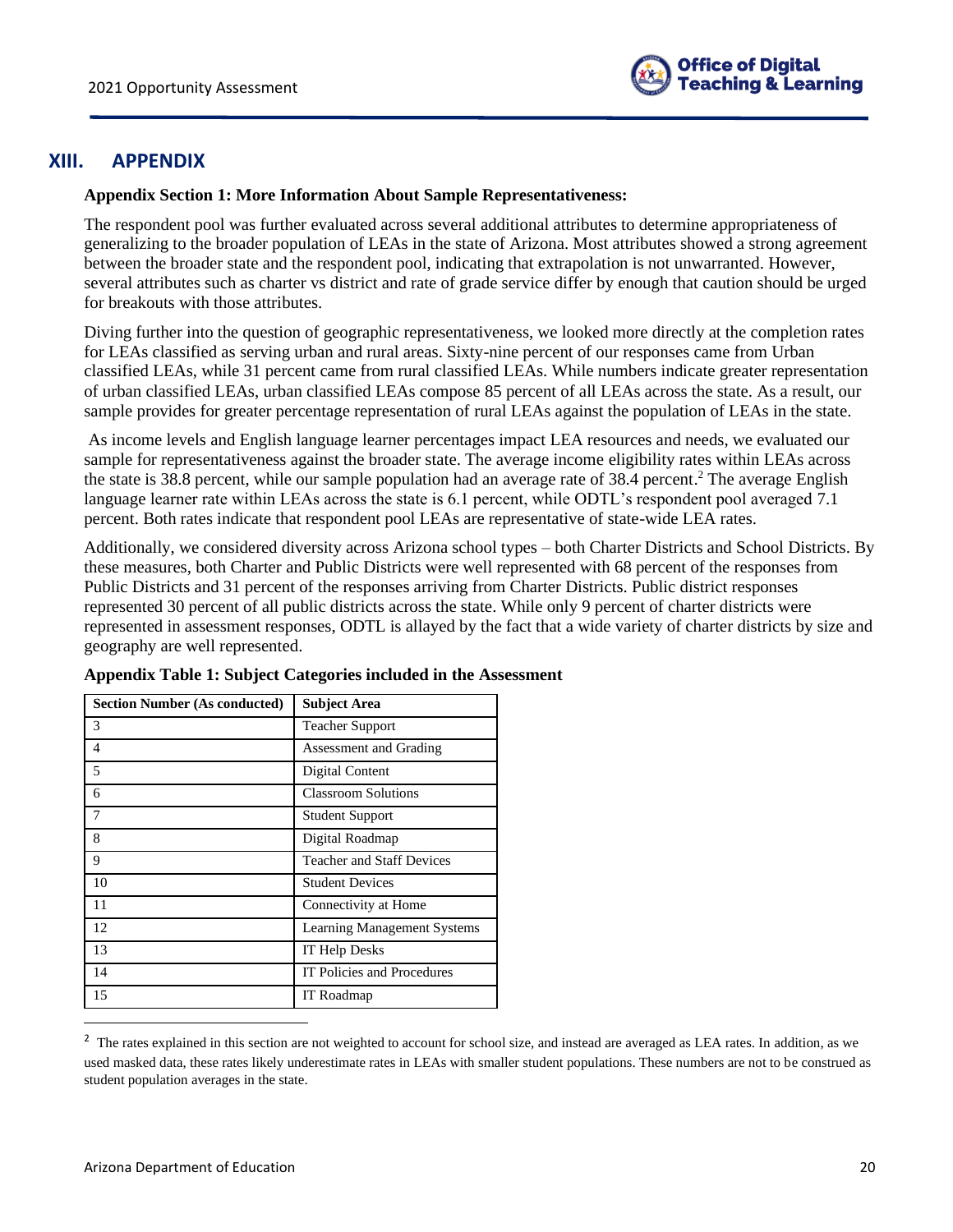|  |  |  | <b>Appendix Table 2: Sample Representativeness Table</b> |  |
|--|--|--|----------------------------------------------------------|--|
|--|--|--|----------------------------------------------------------|--|

|                                           | Sample Mean | Population Mean |
|-------------------------------------------|-------------|-----------------|
| Percent Charter                           | 31%         | 60%             |
| Percent Urban                             | 68%         | 85%             |
| % Meeting Income Eligibility Level 1 or 2 | 38.4%       | 38.8%           |
| English Language Learner Rates            | 7.1%        | 6.1%            |

#### **Appendix Table 3: Percent Grade Coverage**

|                     | Percent Servicing (Self<br>Reported Sample) | Percent Servicing (All<br>Arizona LEA Population) | Mean Number of Students<br>Serviced (Sample) | Mean Number of<br><b>Students Serviced</b><br>(Population) |
|---------------------|---------------------------------------------|---------------------------------------------------|----------------------------------------------|------------------------------------------------------------|
| Grade K through 2   | 84.4%                                       | 61.9%                                             | 837                                          | 322                                                        |
| Grades 3 through 6  | 85.4%                                       | 69.1%                                             | 1224                                         | 455                                                        |
| Grades 6 through 8  | 85.4%                                       | 64.6%                                             | 1012                                         | 369                                                        |
| Grades 9 through 12 | 60.2%                                       | 47.3%                                             | 1137                                         | 490                                                        |
| <b>Total Size</b>   |                                             |                                                   | 3951                                         | 1544                                                       |

## **Appendix Section 2: Additional Figures and Tables**

## **Appendix Figure 1 Percentage of Students by Learning Location**

(Question 6.2: Tell us about the learning modality of your students this school year. **Percentage** of students attending school in person, virtual or hybrid.)

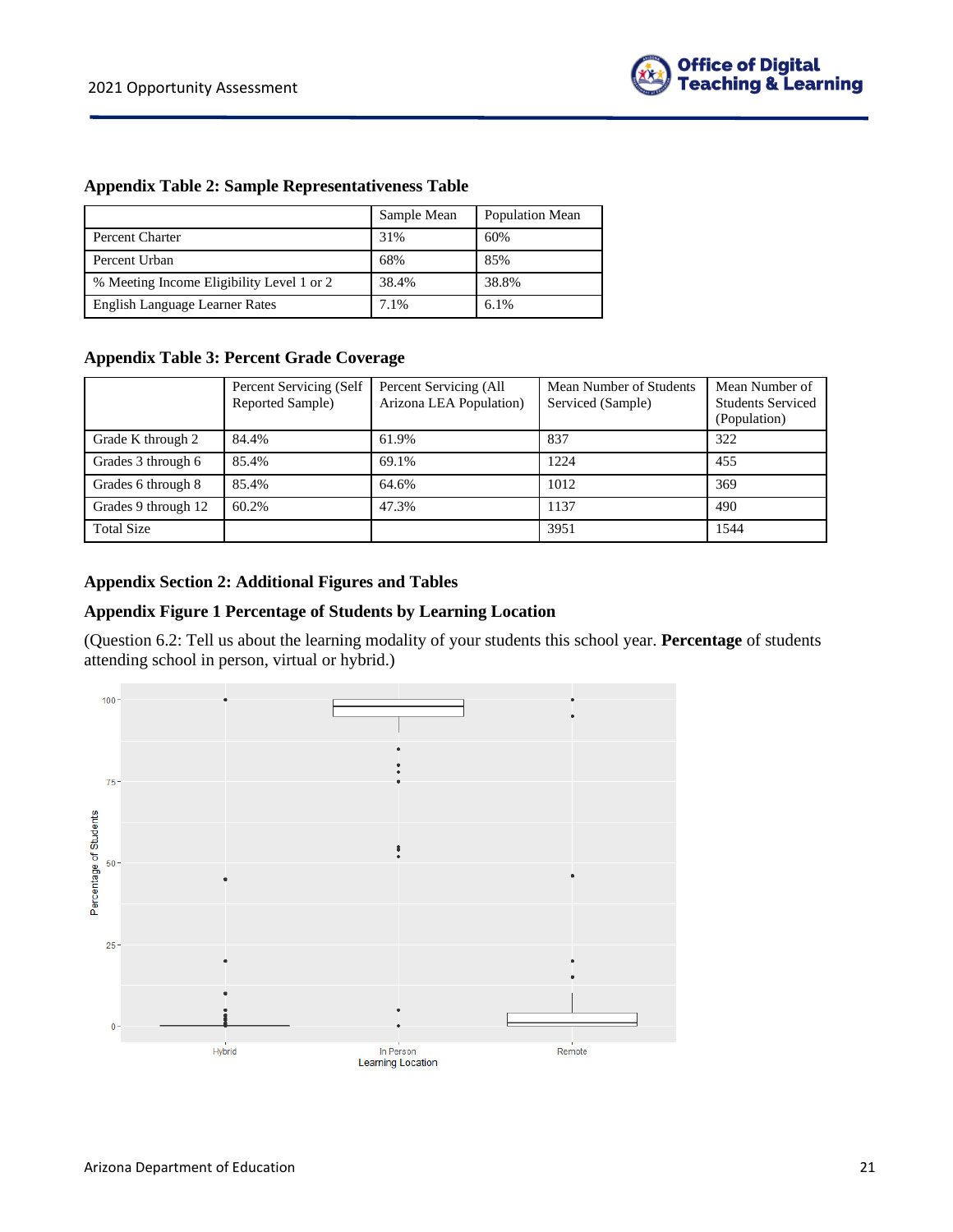

## **Appendix Figure 2: Within LEA Correlation on Roadmap Question**

As the same question was asked of curriculum and technology representatives within a single LEA, it allowed evaluation of within unit of analysis agreement on the roadmap question. Broadly speaking, the positive correlation provided a point of validation for the assessment instrument.

(Questions 8.2 and 15.2: After completing this assessment, where do you believe that your district currently falls in the overall spectrum of "readiness" for digital teaching and learning?)

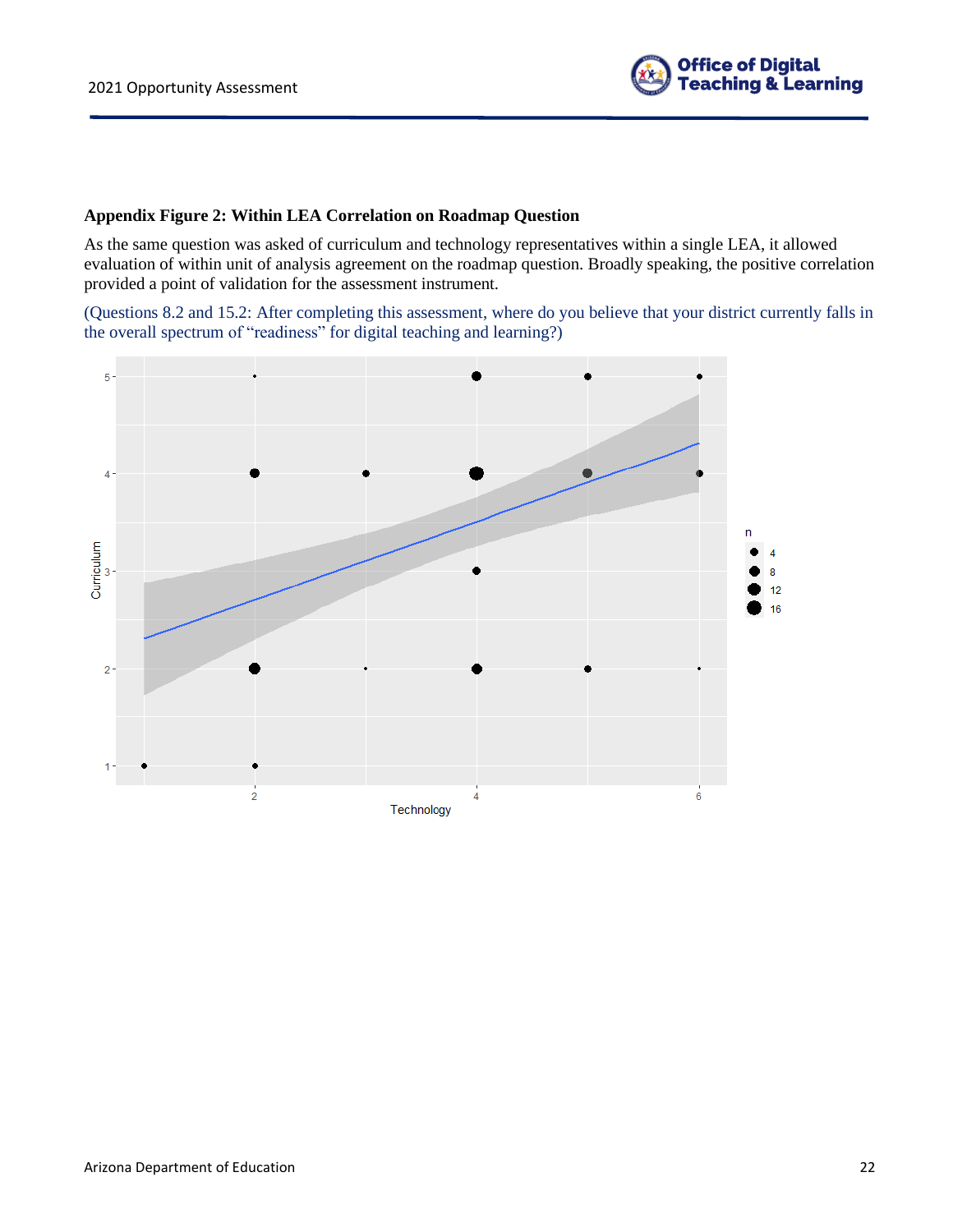

## **Appendix Table 4: Connectivity Collection by County**

## (Question 11.2: Has your district gathered data from households/students regarding their access to internet or any form of connectivity at home?)

| County             | No, we do not have any<br>data about our student<br>connectivity at home |                | Yes, we have<br>continued to gather<br>student connectivity<br>data (more than once) | <b>Grand Total</b> |
|--------------------|--------------------------------------------------------------------------|----------------|--------------------------------------------------------------------------------------|--------------------|
| Apache             |                                                                          | 2              | 1                                                                                    | 3                  |
| Cochise            | 1                                                                        | 1              | 1                                                                                    | 3                  |
| Coconino           |                                                                          | 3              | $\overline{2}$                                                                       | 5                  |
| Gila               |                                                                          |                | $\mathbf{1}$                                                                         | $\mathbf 1$        |
| Graham             | $\mathbf{1}$                                                             | $\overline{2}$ |                                                                                      | 3                  |
| Greenlee           |                                                                          |                | $\mathbf{1}$                                                                         | $\mathbf{1}$       |
| Maricopa           | 6                                                                        | 19             | 14                                                                                   | 39                 |
| Mohave             | 3                                                                        | 1              | 3                                                                                    | 7                  |
| Navajo             |                                                                          | 5              | $\mathbf{1}$                                                                         | 6                  |
| Pima               |                                                                          | 2              | 5                                                                                    | 7                  |
| Pinal              |                                                                          | 4              | $\overline{2}$                                                                       | 6                  |
| Santa Cruz         | 1                                                                        | $\mathbf{1}$   | $\mathbf{1}$                                                                         | 3                  |
| Yavapai            |                                                                          | 5              | 3                                                                                    | 8                  |
| Yuma               |                                                                          | 5              | $\mathbf{1}$                                                                         | 6                  |
| <b>Grand Total</b> | 12                                                                       | 50             | 36                                                                                   | 98                 |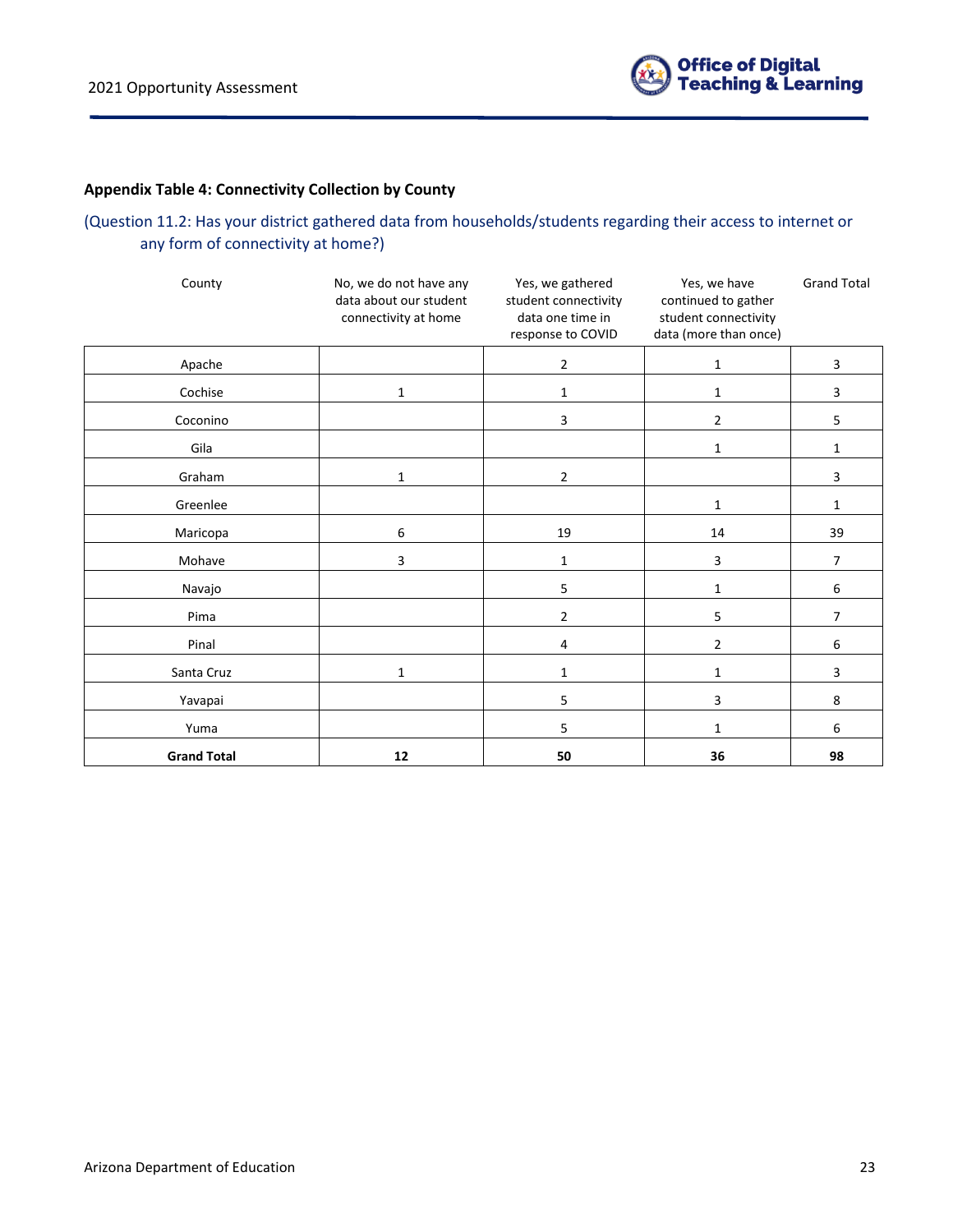

#### **Appendix Figure 3: Boxplot of LMS Budget Expenditures**

(Question 12.6: What is your current annual budget to pay for your LMS?)



## **Appendix Figure 4: Scatter of LMS budget plotted against the number of students in the LEA)**

(Question 12.6: What is your current annual budget to pay for your LMS? against Arizona Department of Education enrollment numbers beginning the current school year)

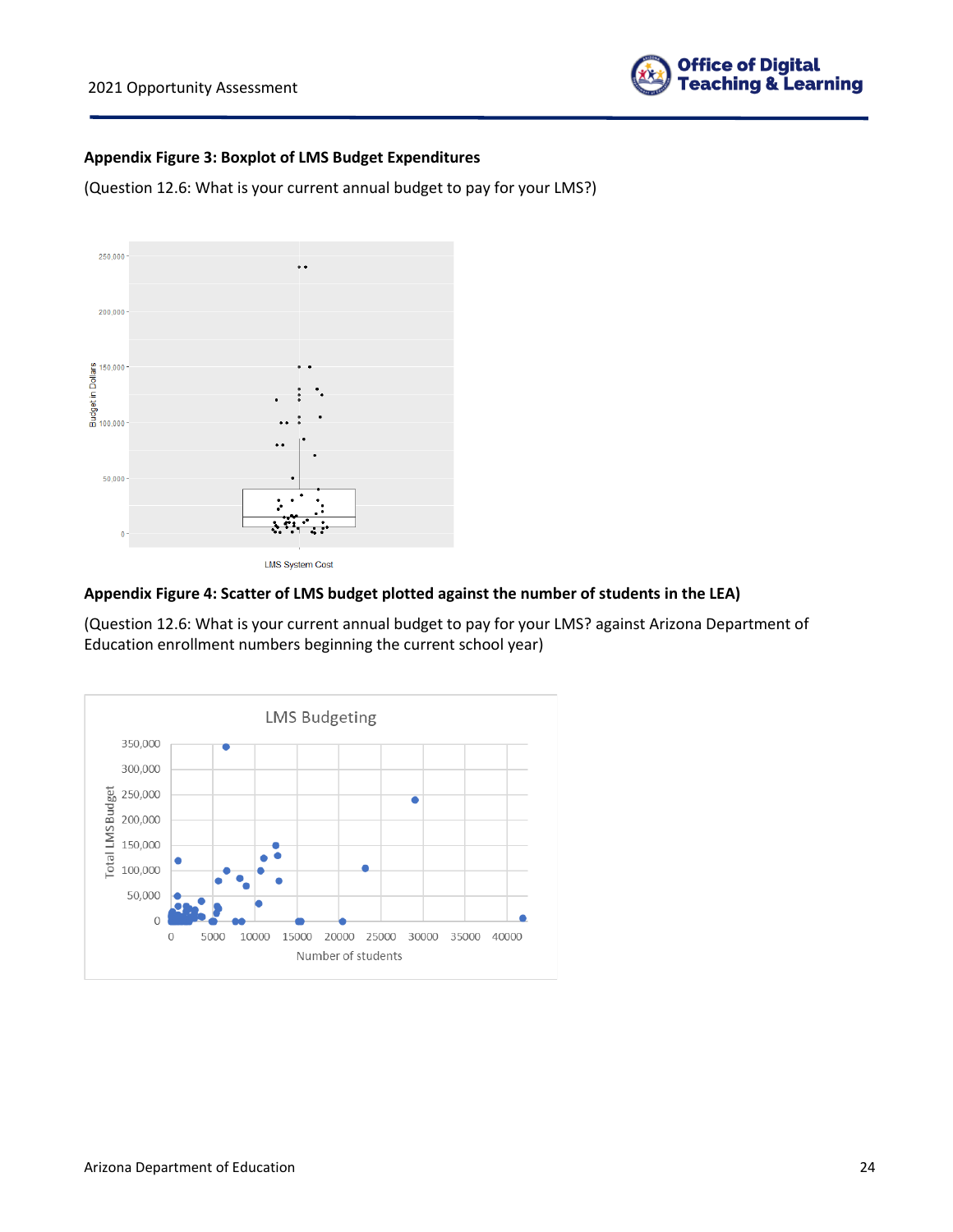## **Appendix Table 5: Technology Priority Rankings for LEAs**

(Question 15.3: After completing this assessment and after understanding where the opportunities for improvement in digital learning reside in your district, how would you rank the order of priority of interventions needed for the year ahead?)

| Ranking | Refresh Instructor<br>Devices | Refresh Student<br>Devices | Connectivity | <b>Tech Support</b> | <b>Improve LMS</b> | Implement<br>Policies |
|---------|-------------------------------|----------------------------|--------------|---------------------|--------------------|-----------------------|
|         | 13.73%                        | 20.59%                     | 22.55%       | 17.65%              | 13.73%             | 11.76%                |
| 2       | 13.73%                        | 11.76%                     | 13.73%       | 23.53%              | 15.69%             | 21.57%                |
| 3       | 19.61%                        | 12.75%                     | 16.67%       | 18.63%              | 10.78%             | 21.57%                |
| 4       | 13.73%                        | 26.47%                     | 13.73%       | 17.65%              | 17.65%             | 10.78%                |
| 5       | 24.51%                        | 14.71%                     | 7.84%        | 12.75%              | 22.55%             | 17.65%                |
| 6       | 14.71%                        | 13.73%                     | 25.49%       | 9.80%               | 19.61%             | 16.67%                |
|         | 100.00%                       | 100.00%                    | 100.00%      | 100.00%             | 100.00%            | 100.00%               |
| Average | 3.66                          | 3.44                       | 3.47         | 3.14                | 3.78               | 3.51                  |
|         |                               |                            |              |                     |                    |                       |
| Top 3   | 47%                           | 45%                        | 53%          | 60%                 | 40%                | 55%                   |
| Top 2   | 27%                           | 32%                        | 36%          | 41%                 | 29%                | 33%                   |

## **Appendix Table 6: Curriculum Priority Ranking for LEAs**

(Question 8.3: After understanding where the opportunities for improvement in digital learning reside in your district, how would you rank the order of priority of interventions needed in the year ahead?)

|                       | Professional<br><b>Training</b><br>Support | <b>Enhance Digital</b><br>Content | <b>Implement Tech</b><br><b>Solutions for</b><br>Classroom | Support for<br>Remote<br><b>Students</b> | <b>Implement Solutions</b><br>to Remotely Assess<br><b>Students</b> |
|-----------------------|--------------------------------------------|-----------------------------------|------------------------------------------------------------|------------------------------------------|---------------------------------------------------------------------|
| Ranked 1              | 44.66%                                     | 15.53%                            | 22.33%                                                     | 12.62%                                   | 4.85%                                                               |
| Ranked 2              | 27.18%                                     | 22.33%                            | 28.16%                                                     | 11.65%                                   | 10.68%                                                              |
| Ranked 3              | 13.59%                                     | 38.83%                            | 19.42%                                                     | 15.53%                                   | 12.62%                                                              |
| Ranked 4              | 10.68%                                     | 11.65%                            | 14.56%                                                     | 30.10%                                   | 33.01%                                                              |
| Ranked 5              | 3.88%                                      | 11.65%                            | 15.53%                                                     | 30.10%                                   | 38.83%                                                              |
|                       | 100.00%                                    | 100.00%                           | 100.00%                                                    | 100.00%                                  | 100.00%                                                             |
| <b>Average Rating</b> | 2.02                                       | 2.82                              | 2.73                                                       | 3.53                                     | 3.90                                                                |
| Top 2                 | 71.84%                                     | 37.86%                            | 50.49%                                                     | 24.27%                                   | 15.53%                                                              |
| Top 3                 | 85.44%                                     | 76.70%                            | 69.90%                                                     | 39.81%                                   | 28.16%                                                              |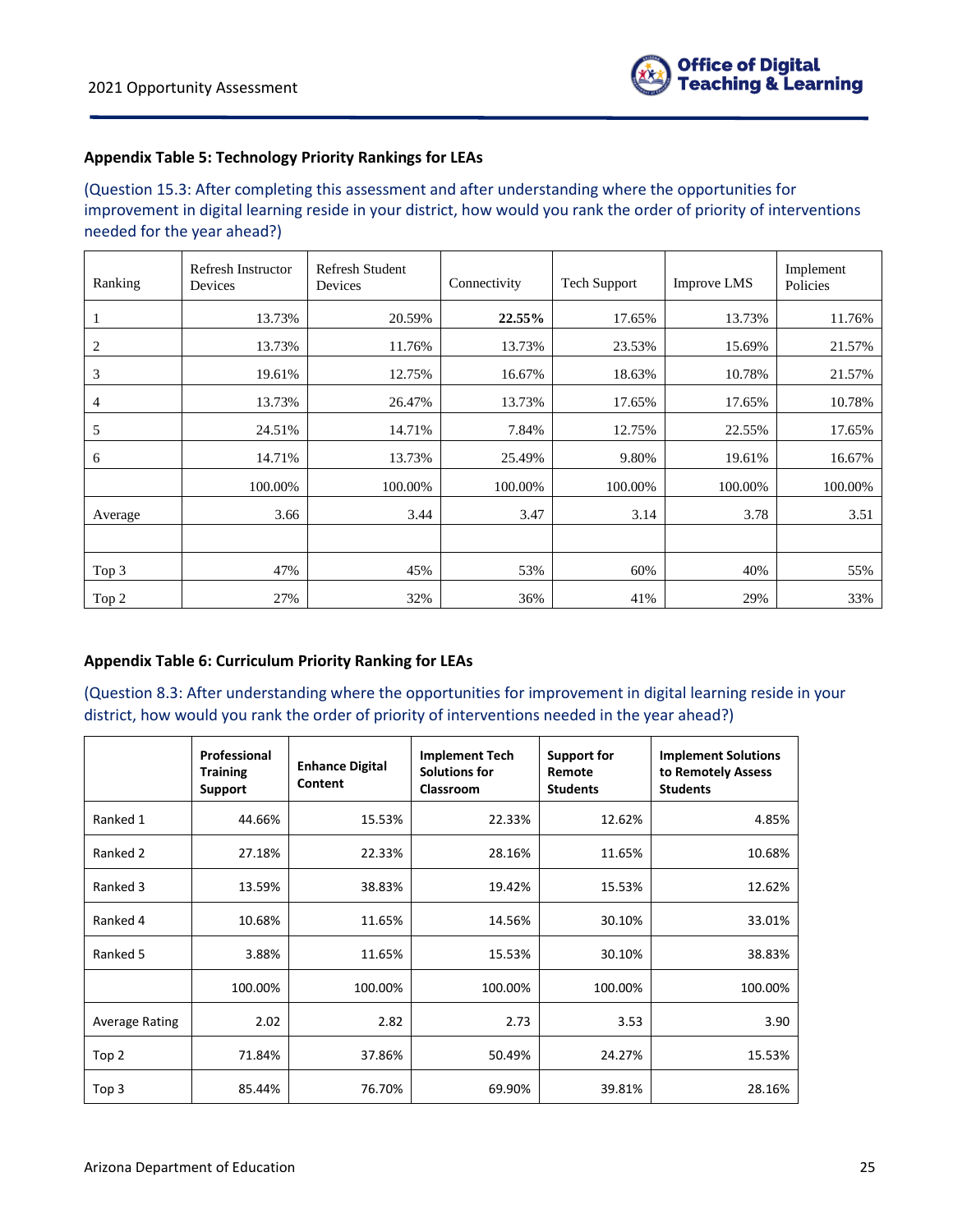

#### **Appendix Table 7: Use of LMS Systems by County**

#### (Question 12.2: Does your district use a Learning Management System (LMS)?)

|                    | No, we do not have<br>an LMS | We are exploring LMS<br>implementation but have not<br>finalized it | Yes, we have already<br>implemented and are<br>currently using an LMS |
|--------------------|------------------------------|---------------------------------------------------------------------|-----------------------------------------------------------------------|
| Apache             | 33%                          | 0%                                                                  | 67%                                                                   |
| Cochise            | 0%                           | 0%                                                                  | 100%                                                                  |
| Coconino           | 20%                          | 0%                                                                  | 80%                                                                   |
| Gila               | 0%                           | 0%                                                                  | 100%                                                                  |
| Graham             | 33%                          | 33%                                                                 | 33%                                                                   |
| Greenlee           | 0%                           | 0%                                                                  | 100%                                                                  |
| Maricopa           | 13%                          | 8%                                                                  | 79%                                                                   |
| <b>Mohave</b>      | 0%                           | 14%                                                                 | 86%                                                                   |
| Navajo             | 0%                           | 0%                                                                  | 100%                                                                  |
| Pima               | 0%                           | 14%                                                                 | 86%                                                                   |
| Pinal              | 0%                           | 17%                                                                 | 83%                                                                   |
| Santa Cruz         | 33%                          | 0%                                                                  | 67%                                                                   |
| Yavapai            | 25%                          | 13%                                                                 | 63%                                                                   |
| Yuma               | 17%                          | 0%                                                                  | 83%                                                                   |
| <b>Grand Total</b> | 12.24%                       | 8.16%                                                               | 79.59%                                                                |

#### **Appendix Table 8: Functional Use of LMS Systems**

#### (Question 12.5: Please select the different ways in which your district uses the LMS)

| To facilitate learning through curriculum delivery                                     | 96.6% |
|----------------------------------------------------------------------------------------|-------|
| To feed daily attendance data from the LMS to the SIS for state reporting capabilities | 24.7% |
| To record students' grades                                                             | 53.9% |
| To post / share grades with students                                                   | 41.6% |
| To track students' daily attendance                                                    | 28.1% |

#### **Appendix Table 9: Help Desk Use by County**

(Question 13.2: Does your district have an Information Technology Help Desk?)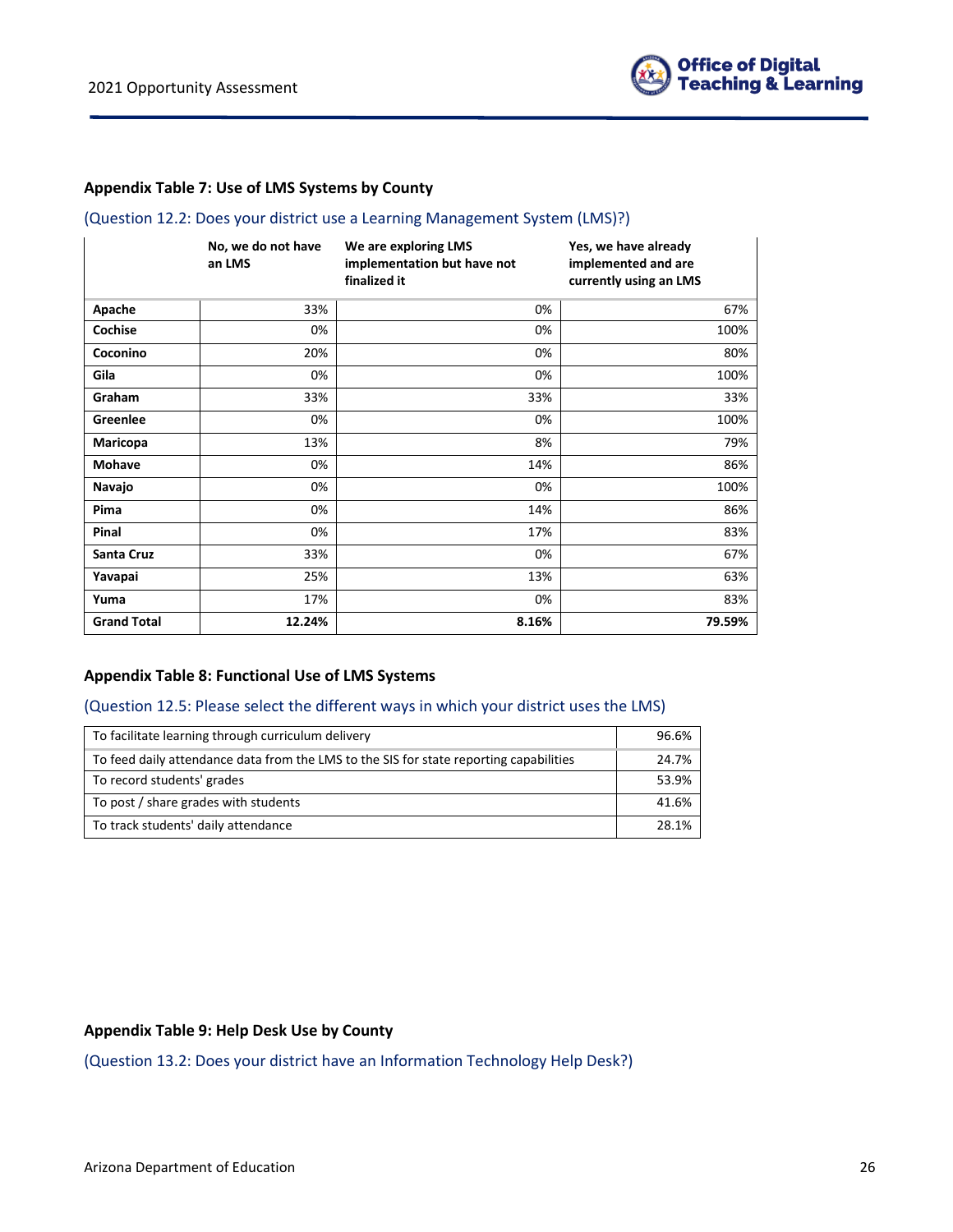

| County             | No    | Yes    | Yes, but it does not<br>completely fulfil needs |
|--------------------|-------|--------|-------------------------------------------------|
| Apache             | 0.0%  | 100.0% | 0.0%                                            |
| Cochise            | 33.3% | 66.7%  | 0.0%                                            |
| Coconino           | 40.0% | 40.0%  | 20.0%                                           |
| Gila               | 0.0%  | 100.0% | 0.0%                                            |
| Graham             | 0.0%  | 33.3%  | 66.7%                                           |
| Greenlee           | 0.0%  | 100.0% | 0.0%                                            |
| Maricopa           | 10.3% | 66.7%  | 23.1%                                           |
| Mohave             | 57.1% | 42.9%  | 0.0%                                            |
| Navajo             | 16.7% | 50.0%  | 33.3%                                           |
| Pima               | 0.0%  | 42.9%  | 57.1%                                           |
| Pinal              | 16.7% | 66.7%  | 16.7%                                           |
| Santa Cruz         | 0.0%  | 100.0% | 0.0%                                            |
| Yavapai            | 12.5% | 75.0%  | 12.5%                                           |
| Yuma               | 0.0%  | 83.3%  | 16.7%                                           |
| <b>Grand Total</b> | 14.3% | 64.3%  | 21.4%                                           |

## **Appendix Table 10: Helpdesk Use by District Type**

## (Question 13.2: Does your district have an information technology helpdesk?)

| <b>LEA Type</b>    | No     | Yes    | Yes, but it does not completely fulfil needs |
|--------------------|--------|--------|----------------------------------------------|
| Charter            | 25.00% | 53.13% | 21.88%                                       |
| <b>District</b>    | 10.00% | 70.00% | 20.00%                                       |
| <b>Grand Total</b> | 14.71% | 64.71% | 20.59%                                       |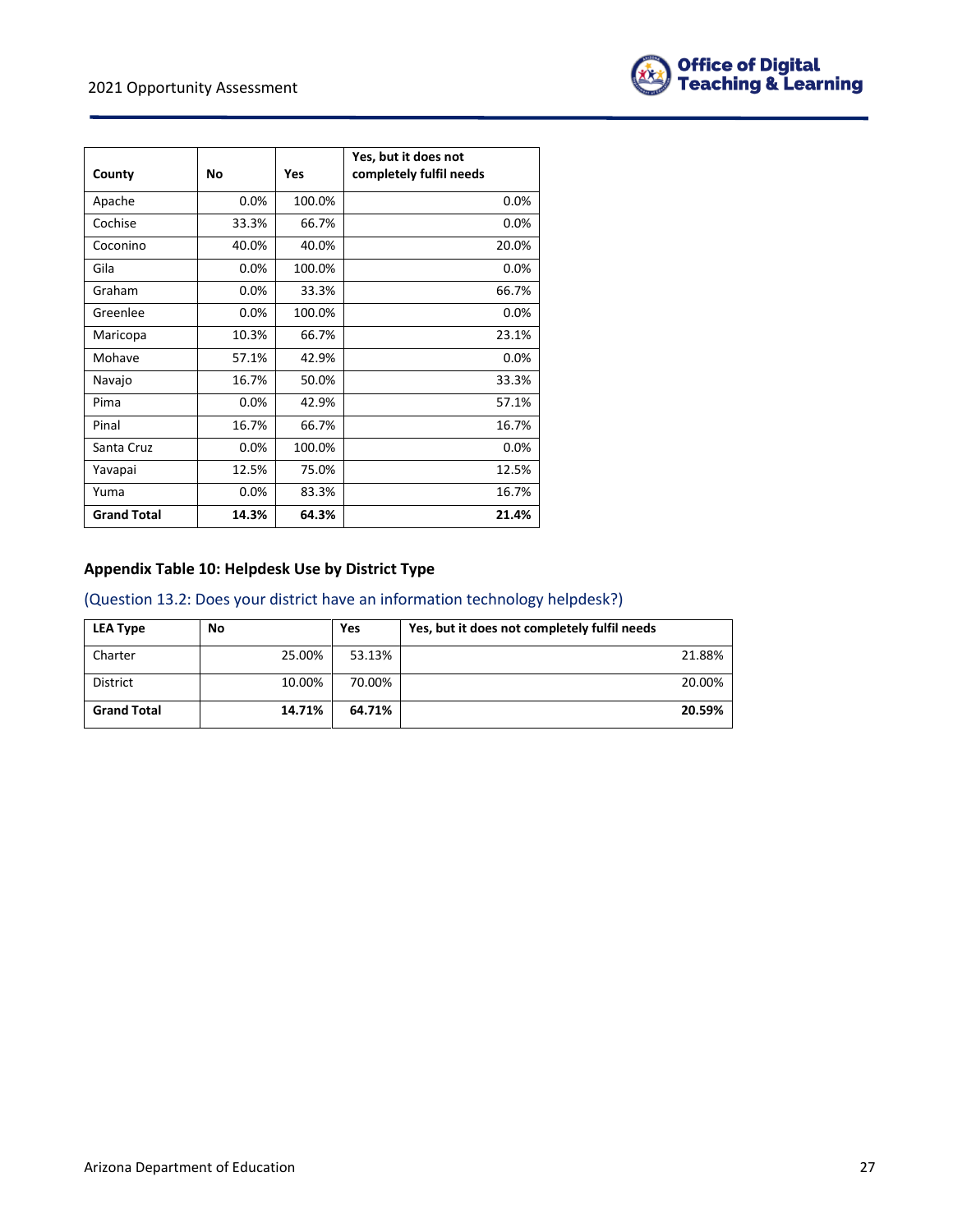

## **Appendix Table 11: The Use of Remote Assessment Against Implementation of Remote Assessment Policy**

(Questions 4.5: Does your district have ways to remotely assess and evaluate students' performance? And question 4.7: Does your district have a district grading and assessment policy for digital learning?)

| Does your LEA currently<br>have an assessment<br>Policy in place? | Does your LEA have ways to remotely assess and evaluate student performance? |                                                       |                    |        |                    |  |
|-------------------------------------------------------------------|------------------------------------------------------------------------------|-------------------------------------------------------|--------------------|--------|--------------------|--|
|                                                                   | Yes, robust and<br>consistent with in<br>person learning                     | Yes, but still maturing<br>in consistency and<br>form | Yes, still nascent | No     | <b>Grand Total</b> |  |
| No                                                                | 61.90%                                                                       | 72.22%                                                | 78.95%             | 88.89% | 72.82%             |  |
| Yes                                                               | 38.10%                                                                       | 27.78%                                                | 21.05%             | 11.11% | 27.18%             |  |

## **Appendix Figure 6: Evaluation on Digital instruction**

(Question 3.8:Does your district have practices in place to evaluate instructional staffs' digital instruction?)